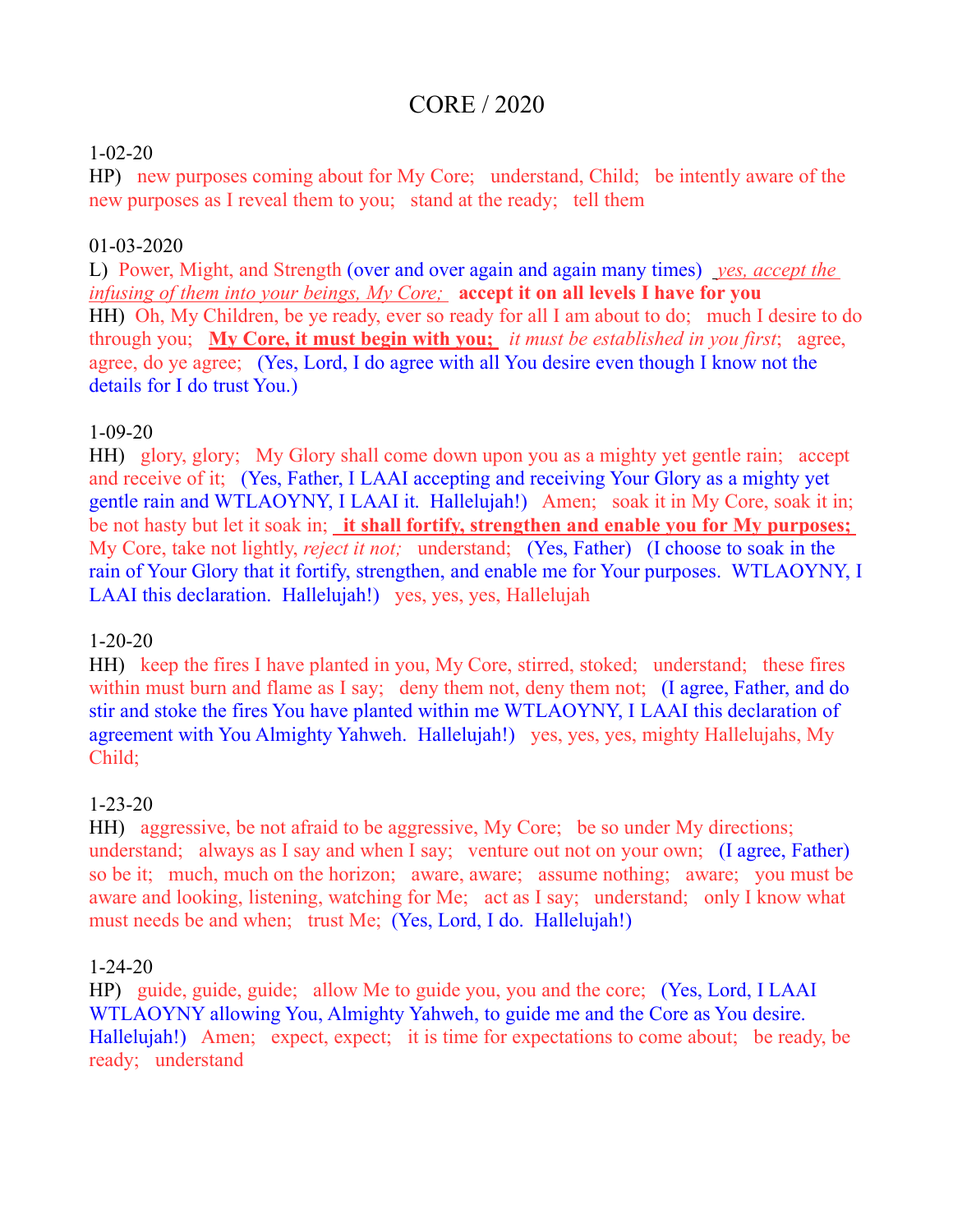#### 1-26-20

HP) Core, Core, Core; stand ready; assume nothing, but stand ready judge not; judge not; careful words; **give the enemy no fuel;** understand; lift all to Me that My Will and timing come forth;

HH) Core, when you meet *allow your bond to be increased as a rate of high acceleration and cover it with an equal magnitude of Hallelujahs;* understand; **this is MyWill for you at this time**; let it pass by not; see to My business; humbly receive what I desire to give you; trust Me, trust Me, trust Me, trust Me; trust Me individually and as a bonded Core; understand

#### 1-28-20

HP) function, function, My Core, as a unit complete in every aspect I deem

# 2-01-20

HP) jobs well done this A.M., My Core; more accomplished than you realize; fret not over changes or mistakes; keep doing as I say; *push, push, push, push as only you as Core can*; understand; **you have a special anointing for this duty;** shirk it not; understand;  $\mathrm{Id}$ :

#### 2-02-20

HP) Core, Core, movement, mighty movement forth; expect; I have much for you and much for you to do; understand; now, cease not to expect; critical, critical; (Yes, Lord)

#### 2-04-20

HP) Core, Core, journey forth; into what some would call My Wilderness; **I adjure you to enter into My Vastness;** be prepared for it will be sooner than you may think; be aware of this; My call to you; *be aware of My time; always aware of My time;* understand

# 20-8-20

HH) go early tonight and share with and as the Core; 6:15; make them aware; legal, legal, make all parts legal; legally share, legally share; **(What about the rest of the body, Lord?)** *not just yet but soon; this must gel within My Core first; understand*

# 2-11-20

L) SIS; Connect; Connect with Me; **Connect and tune in to My Will and Plans for you, My Children;** *I have many, many purposes and plans lying in wait for you;* truly Connect and tune in for *it is time; grasp the urgency;* understand; (Lord, I choose to grasp all You desire for me to grasp. WTLAOYNY, I LAAI grasping all You have for me to grasp exactly as You deem. Hallelujah!) good, Child; now once again hang on

HP) SIS; stand on My firm ground, Child; waver not nor misstep; understand; **you were made to walk My chosen path for you;** understand all that entails; I know you trust Me; see to it that this trust never wanes; (Yes, Lord, that is my desire. Hallelujah!) HH) *Core, in position; Core, in position; Core, in position;* be ready; stay ready; watch for My movement; understand; **all in My time; all in My Plans; My Plans are in motion;** hinder them not; *be aware, totally aware of My Plans as I move forth;* Core, you must **grasp; hang onto all you grasp;** tightly grasp; let nothing slip away that I call you to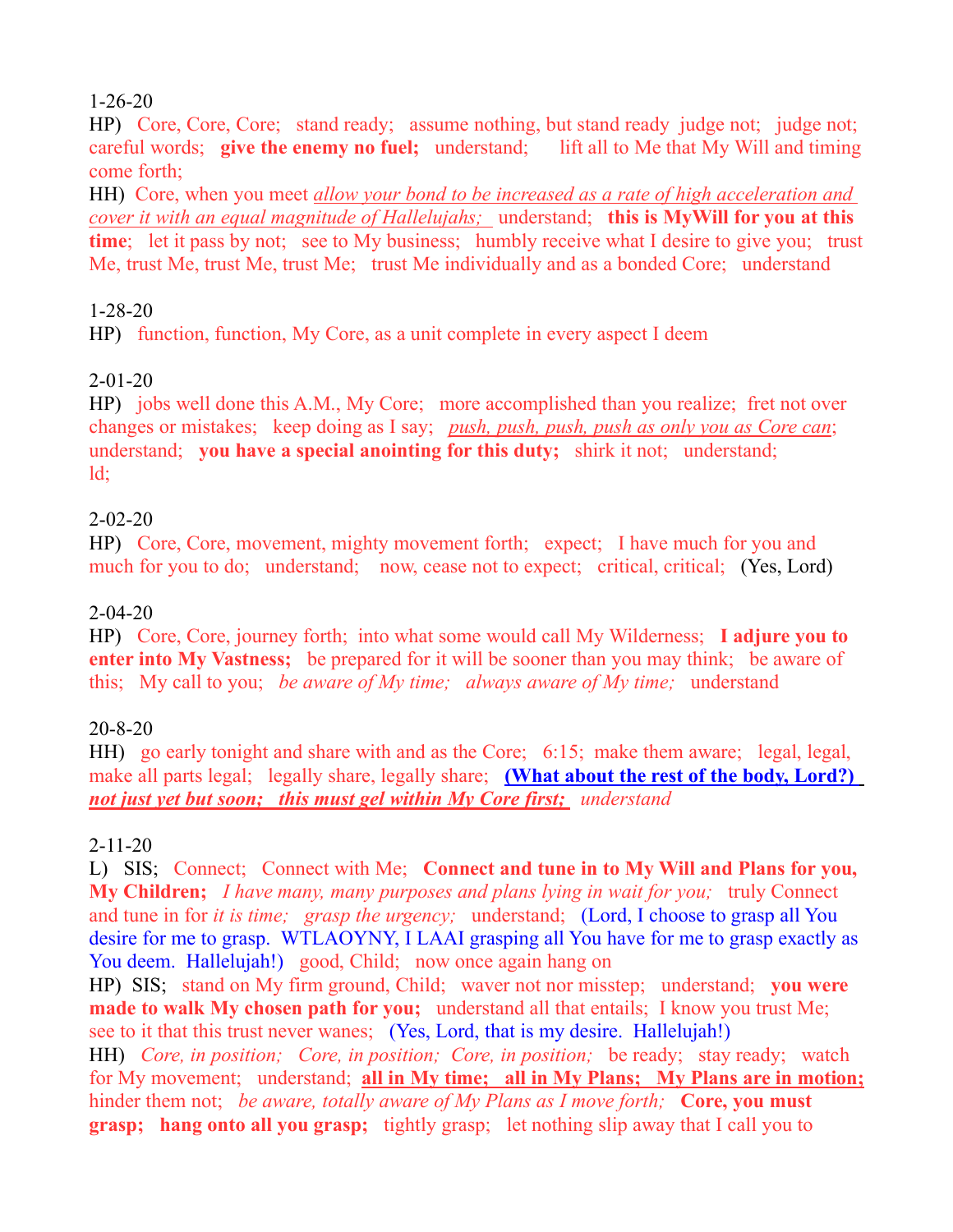# 2-12-20

L) SIS; portray only what I ask of you; **all must be kept holy;** allow no temptation, My Core; Hallelujah; allow Me to make things clear to you each; understand; (Yes, Lord, and I do allow You to make things clear to me as You deem. I do so now make that allowance choice I LAAI it WTLAOYNY. Halleluyah!) wise, wise, Child

HP) hone, hone, hone your arsenal skills, My Core; understand; you must be vigilant, alert, ready at all times; there is no time for you not to be; understand; there must be no slacking off; ask Me to fulfill your needs; (Father, I legally ask You to fulfill all my needs according to Your Will and Plans. This I now LAAI WTLAOYNY. Halleluyah!)

HH) disallow the enemy from conjuring deceptions; (I LAAI WTLAOYNY disallowing the enemy from conjuring deceptions and I call them all void that have been. Halleluyah!) ves, yes; I am pleased you used discernment , Child; wise discernment, I call it forth for My Core; you each must be skilled in the use of wise discernment; understand; receive it, receive it; (Father, ILAAI WTLAOYNY receiving and being skilled in the use of wise discernment exactly as You say Almighty Yahweh. Hallelujah!) Amen, Child, Amen;

# 2-13-20

HP) SIS; **Commercialize not, My Core; be careful to not; trap, trap, trap; fall not after man's ways;** understand; always, always allow Me to lead; understand;

# 2-16-20

HP) positions; *all positions I call you to attention*; give Me your attention and focus; **movement;** I am moving; hinder Me not but move and act as I direct; understand HH) Core, I call you to attention also; your attention is ever so crucial; (Yes, Father, I understand. Please guide us.) **allow Me to have your full attention;** (Father, I legally and gladly allow You to have my full attention according to Your Will and Plans. I LAAI, WTLAOYNY this declaration for Your purposes, Father. Hallelujah!) yes, Hallelujah; be sure to share with the rest of My core;

# 2-17-20

HP) lift the Core to Me; (Father, I do lift Your Core to You WTLAOYNY, I LAAI this act. Hallelujah!) expect, now expect much, My Core; (Yes, Father, I do expect much and receive it also. Hallelujah!) yes, yes, many Hallelujahs for My Core;

HH) perfection, perfection, perfection; expect My perfection and receive of it, My Children, My Core; My Core, My Core, you must lead; **allow Me to lead through you; understand;**  (Yes, Father, and I so choose to allow You to lead through me as part of the Core WTLAOYNY, I LAAI this declaration. Hallelujah!) true Hallelujahs, Amen;

# 2-18-20

HP) Core, be ready, be ready; much to come about; much to tend to; **be not surprised at**  what I ask of you; understand; (Yes, Lord) you shall meet again soon; expect, be ready expecting; (Yes, Father, thank You.) Hallelujah;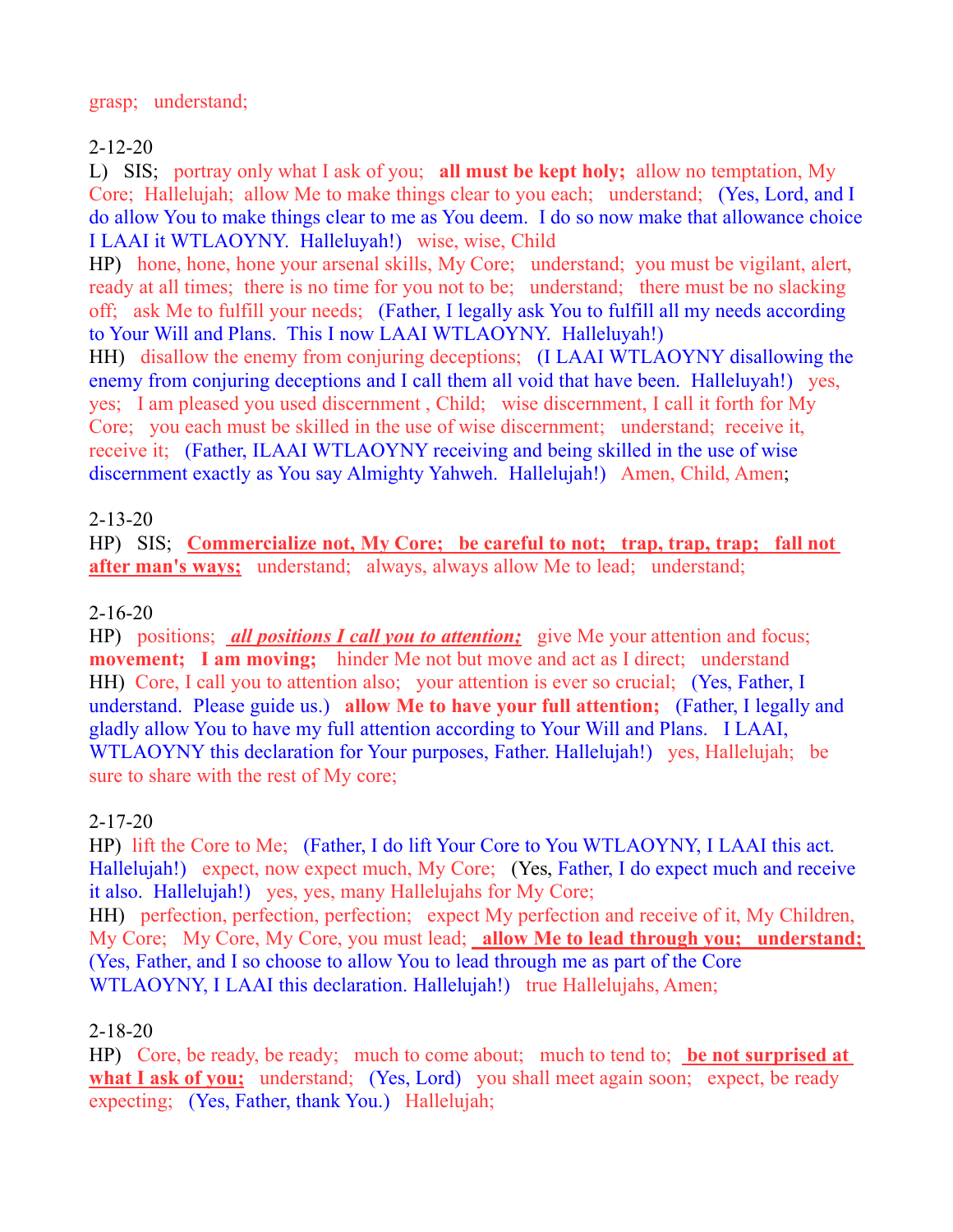#### 2-19-20

HP) Core, Core, Core, allow me to bless; allow Me to Bless you each and as My Core Blessings untold; **pay attention and grasp the significance of what I just said;** pay attention and accept, *accept each word, each and every vital word for I speak no idle words; accept that you may then expect;* understand

#### 2-20-20

HP) Core, when you next gather, *gather under My umbrella and allow Me to bless;* **expect the untold as yet Blessings I have for you;** understand

# 3-02-20

HP) Contempt not; understand, Contempt not; let not Contempt enter into your thinking; Core, Core this must not be allowed; seek Me, seek Me when it tries to interfere; understand (Yes, Lord) think carefully on this, My Core, think carefully

#### 3-03-20

HP) hang on, hang on; Core, hang on, hang tight; be ready to grasp at all times; allow your abilities to increase, to rise up strong; understand; (Yes, Lord, and I do legally allow all my abilities to increase as You desire and to rise up strong. WTLAOYNY I LAAI this allowance. Hallelujah and Amen!) so be it, Child

#### 3-04-20

HP) Purposes; My Purposes; behold My Purposes for you, My Core; stringent; they are stringent and must be fulfilled; understand; Prepare yourselves to receive My directives concerning them; understand

#### 3-07-20

HH) instill My Promises within your cores, My Core; yes, within the cores of your beings (Father, I legally instill Your Promises within the core of my beings and I LAAI WTLAOYNY this instillation. Hallelujah!) Amen;

#### 3-11-20

HP) Core, Core, Core, be decisive; no hesitations; be totally attuned to Me; understand; (Yes, Lord) As the Core, the very center of My Body, you must be decisive, totally attuned to Me with absolutely no hesitation; understand; (Yes, Lord, and I agree it must be so. Hallelujah!) yes, yes, always seal with hallelujahs as do I

#### 3-12-20

HP) revelations on many levels coming about; be alert to them; overlook none; understand; (Yes, Lord) Core, Core there shall be major revelations to you and minor ones as well; be ready to receive them all; look, watch, and expect; understand; (Yes, Lord)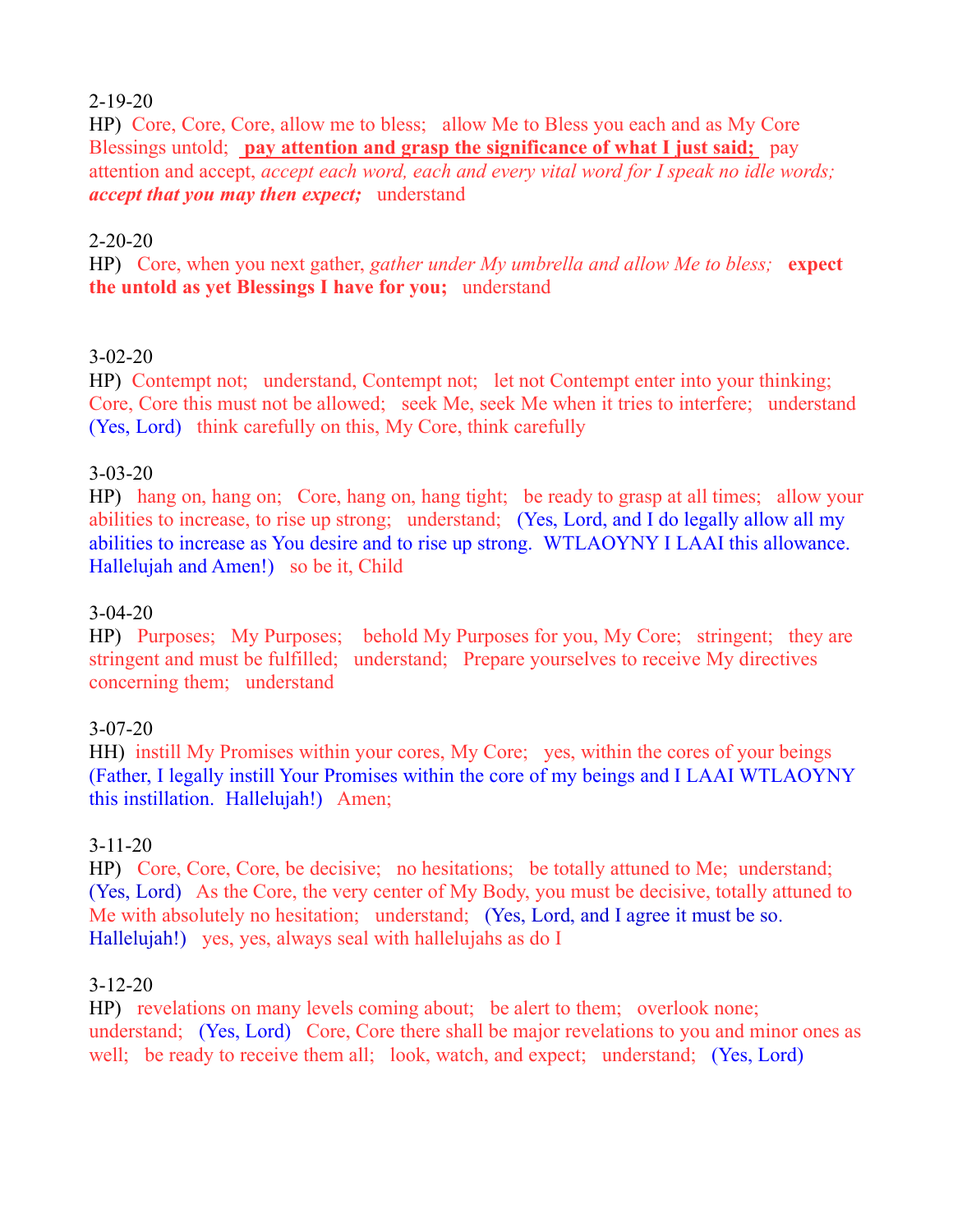#### 3-14-20

HP) Core, Core, Core, *fear not for you can handle all I call you to do;* **battalions, battalions of angels shall aid;** doubt not nor fear for I have spoken; (I trust, You, Lord.) HH) Child, prepare to be bold; **My Core must be bold; not overbearing, but bold you must be; much will depend upon your words;** understand, it is because of your positions, your arsenals, all I have chosen you to do; **back not away but be bold with My Holy Boldness;**

# 3-15-20

**HH) gather, gather,** keep gathering from My wisdom, knowledge, and understanding; gather and put forth the gleanings; (Yes, Father, I choose to do so.) Core, Core, you must also gather and glean, gather and glean; treasure what you gather and glean; understand, *treasure and hold fast to your hearts and minds; do so so your arsenals will continually grow in power, might, strength, and truth;* understand; (Yes, Father and I agree.)

#### 3-19-20

L) SIS; Job well done; intercede; Child, intercede as I direct; (Yes, Lord, I so choose.) Intercession by My Core is so, so valuable, necessary; understand; (Yes, Lord)

# 3-22-20

HH) Core, Core, Core, be prepared to receive of My Might; this must be; receive ye it that you operate in and with My Might; **receive it in your hearts and minds so it can be manifested in your physical and spiritual beings;** *grasp the significance of these My words to you this day;* (Yes, Father, I legally grasp the significance of these Your words to Us/me this day WTLAOYNY, I LAAI this grasping of Your words. Hallelujah!) and I add Amen, Amen, and Amen; Child, calmly sit for 5 more minutes for the grasping to fully enter your beings; (Yes, Father, gladly.) (During the 5 minutes...) it shall be sufficient; at all times

# 3-23-20

HP) Core, be aware of all legalities; understand; (Aid us, Father, please aid us in being aware of them.) you know I shall

HH) vSIS; seek, seek, seek My purposes; Core, you must seek and pay attention to My purposes; forget not to look beyond missing none of My purposes; ( Father, this is my desire and I ask for Your help and guidance in this.) Child, I am there when you seek and as you pay attention; taker comfort, take comfort in this knowledge; I would not leave you forsaken; (Thank You, Father)

# 3-24-20

HP) smooth sailing, smooth sailing; My Core, expect and receive the smooth sailing I have called forth for you; (Father, I legally declare that I receive the smooth sailing You have called forth for Your Core. I LAAI WTLAOYNY this declaration. Hallelujah!) yes, yes; tell the others; (Yes, Lord)

# 3-27-20

HH) now, start preparations for Our Core meeting; prepare your spirits, your souls, your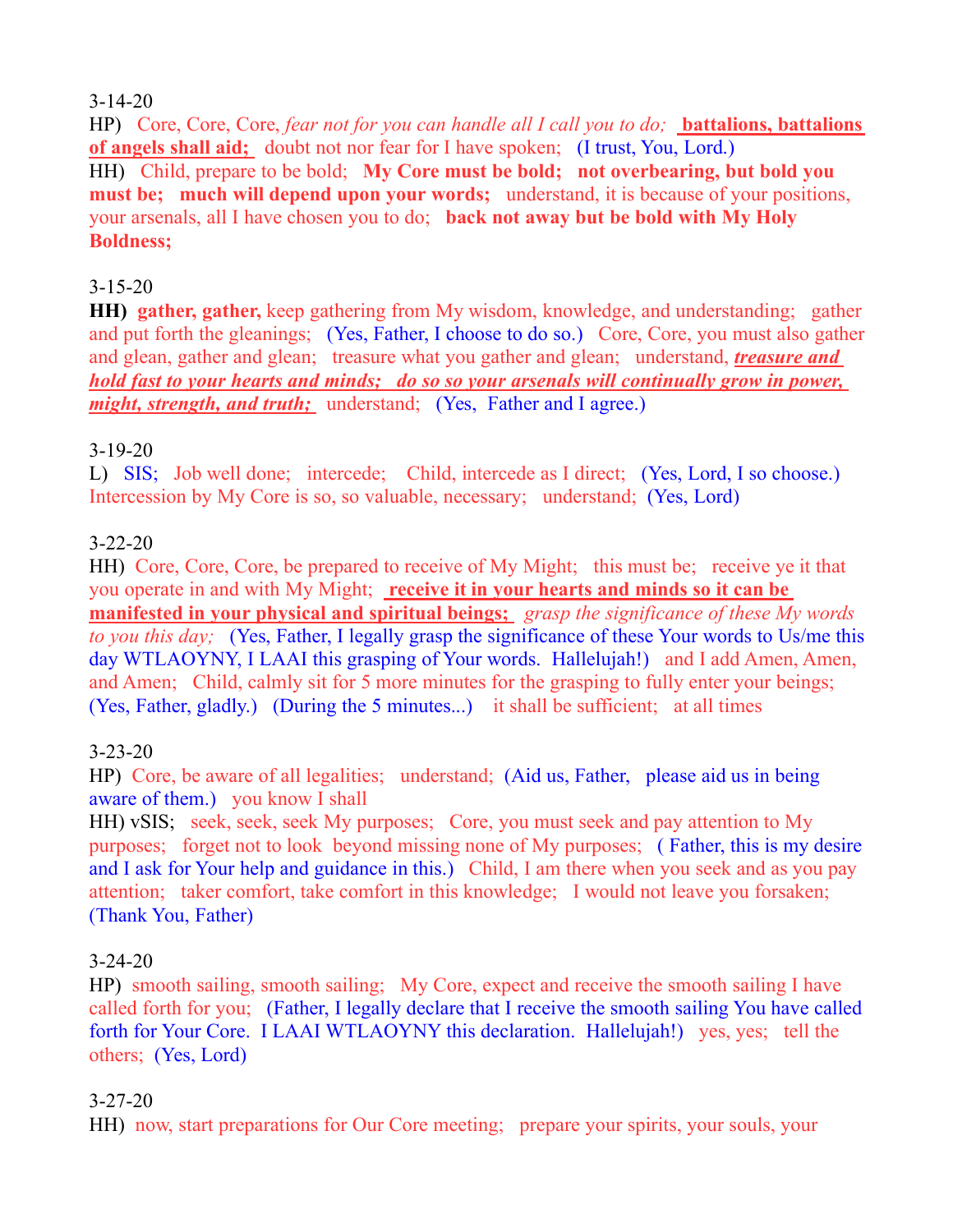hearts, your minds; understand; (Yes, Father, but I still ask for Your specific guidance in doing so. Hallelujah!) watch and expect, Child; relate to the others; (Yes, Father) Child, tell the sweeping angels to double their efforts in preparation for Our meeting; (Yes, Father) (Sweeping angels, I legally adjure you to double your efforts in sweeping this place and all areas Almighty Yahweh has for you to sweep in preparation of Our 1st of the month Core meeting. I LAAI WTLAOYNY this adjurement. Hallelujah!) wise words, wise words, Child;

#### 3-29-20

HH) **Core, Core, alert, I call you to assess;** you are equipped, well equipped; (What are we to assess?) *assess your arsenals, My Core;* your arsenals are equipped, specialized as others are not; **assess and be ready to move;** yes, ready, ready, ready, ready; understand; (Yes, Father, and I trust You to aid us in being precise to move exactly as You say. Hallelujah!) *stay focused and attuned* and you shall know; Hallelujah; now, Child, absorb, absorb all; (I LAAI WTLAOYNY the absorbing of these words into my beings precisely as Almighty Yahweh desires. Hallelujah;!) Amen, Amen

#### 3-30-20

HP) Core, gear up; *yes, gear up for Our meeting;* be prepared; no slip-ups; understand; (Please guide us, Lord, for we desire not to slip-up.) be alert and aware; understand; (Yes, Lord)

#### 3-31-20

HH) Core, Core; EXPECT; expect great thunderings of expectations; (Yes, Father, I legally expect great thunderings of expectations as You deem and I LAAI, WTLAOYNY these legal great thunderings of expectations. Hallelujah!) yes, yes, may the Hallelujahs now jubilate in expectancy; Praise Be now and forevermore; (Father, I agree on all levels, Hallelujah!) yes, Child, so be it; absorb all into your vessels, then go

#### 4-03-2020

HP) leverage; aware, Core, of the leverage you have on the enemy and his cohorts; be not amazed, be not amazed, but use it, use it; use it as I say and allow; understand; (Yes, Lord)

#### 4-06-20!)

HH) tidy; be tidy in all you do, My Core; check and double check your duties; leave nothing undone; understand; (Yes, Father) good, Child; inform the others for this must be; it must be;

#### 4-07-20

L) SIS; Counterpart; Child, I call you and the Core to be My Counterparts; understand; (Yes, Lord, I do and I/We agree to be Your Counterparts as You will us to be. Hallelujah!) good; inform them, inform the rest of My Core; (Yes, Father)

HP) Core, Core, allow your unity to knit even tighter; you must be extremely close knit; understand; the enemy must not be allowed to mar your unity; be prepared and be determined; (Yes, Lord, and I agree.)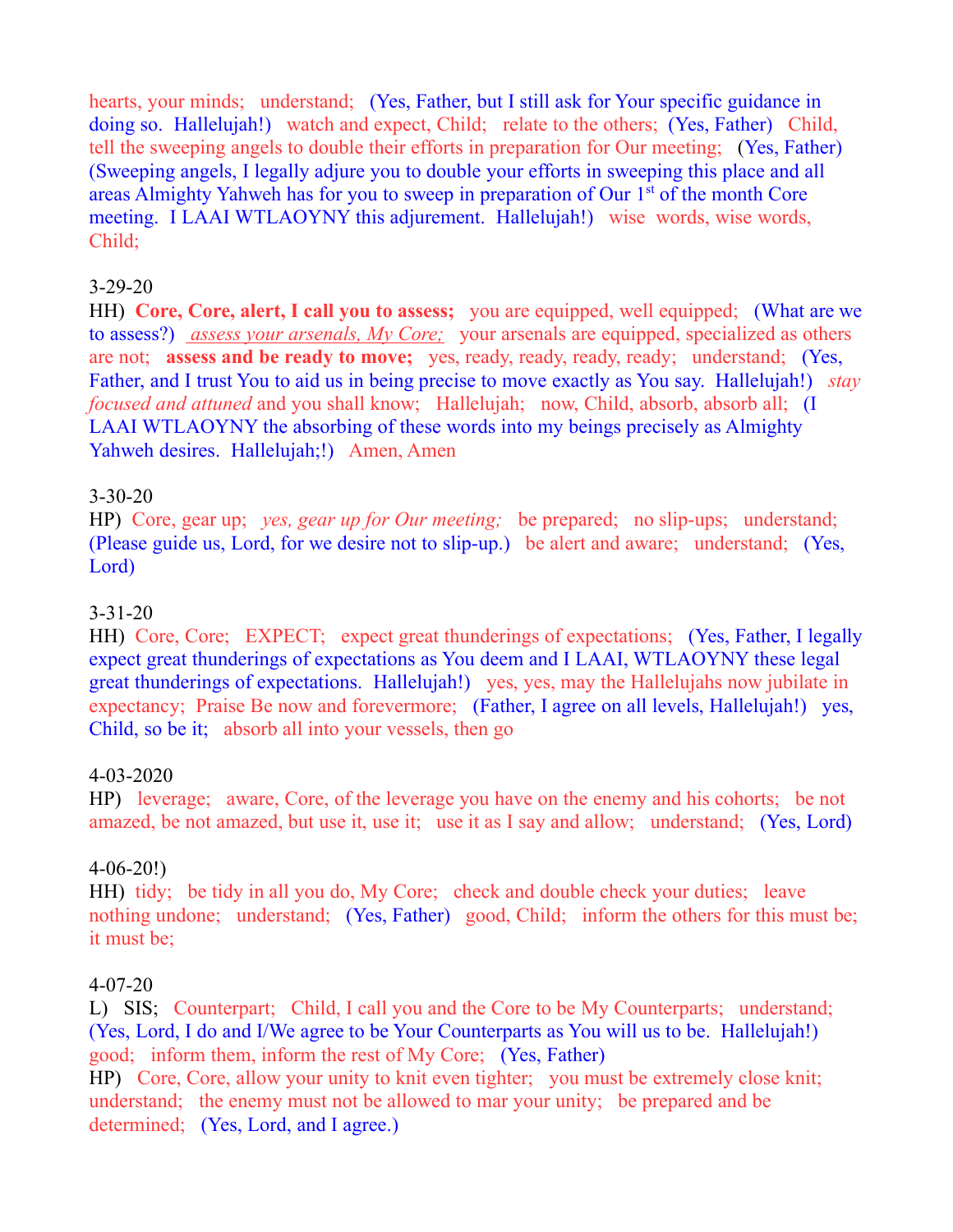HH) enjoy the calm, Child; (Thank You, Father) all is well, all is well, all is well; I declare it so; remember, I am a God of order; expect order in My presence; My Core, My inner circle, I call you into this order; work in it, exist in it and know that all is well; tend to your duties knowing I am in control

#### 4-08-20

HP) Core, Core, heed to My warnings; heads up, heads up, heads up; alert to My directives to you; alert to My revelations to you; alert to My acts; alert to My words; alert to My laws; alert to My knowledge; alert to My understanding for it is yours for the asking; alert to all My ways; I call you to be absolutely ALERT; got it; (Yes, Lord)

#### 4-09-20

HP) change not your thrust, Child; keep it strong, mighty; slack not any; understand; (Yes, Lord) Core, sustain yourselves; sustain your focus, your drive, your trust, your obedience to Me; understand; (Yes, Lord, I believe we do.) good

HH) *Core, divide not;* **come against division using My Power, Might, Grace, Thrust, and Authority;** (I legally come against division with the Power, Might, Grace, Thrust, and I LAAI this act WTLAOYNY. Hallelujah!) **Core, Core, look, look, look for My doors;**  recognize My doors; *enter through them as I say;* understand; (Yes, Lord) be aware of enemy doors and refuse them; *legally shut and seal them;* understand, **it must be done legally and legally sealed;** be diligent in this My Children; you must use the discernment I have given you; be diligently alert to the antics of the enemy; **use the proper equipment in your arsenals**

# 4-11-20

HH) Child, Child, major steps have been taken; therefore, *according to My law of increase,* you, the Core can now take larger and larger steps; **at your next Core Meeting, at your next Core Meeting, at your next Core Meeting, at your next Core meeting these steps will begin;** *prepare your hearts and minds until then;* understand;

(Yes, Father) inform the others yet this day, Child; (Yes, Father, I shall.) (As I absorbed these words I remembered thinking His words are like manna.) correct, Child, My words are manna for you; take them in, take them in

# 4-12-2020

HH) remember, remember, you are under My protective shield; **Child, the Core must understand that they too are under it as a Core unit;** discuss this with them for *there are privileges and purposes of which you need to be aware;* grasp all truth; **grasp and keep all truth close to your beings;** (Yes, Lord)

#### 4-14-2020

HP) ignite; be ready for ignition, My Core; understand; (Yes, Lord) you must stand ready, **focused, completely alert for My commands;** no time for amazement; none; *lose not your focus for it is crucial; (Core, Core, Core,Core kept going off in my head above and behind my right eye;* it was almost as though I could hear the word but yet there was no sound with the words I was seeing.) all for My purposes; allow them; (Father, I legally allow Your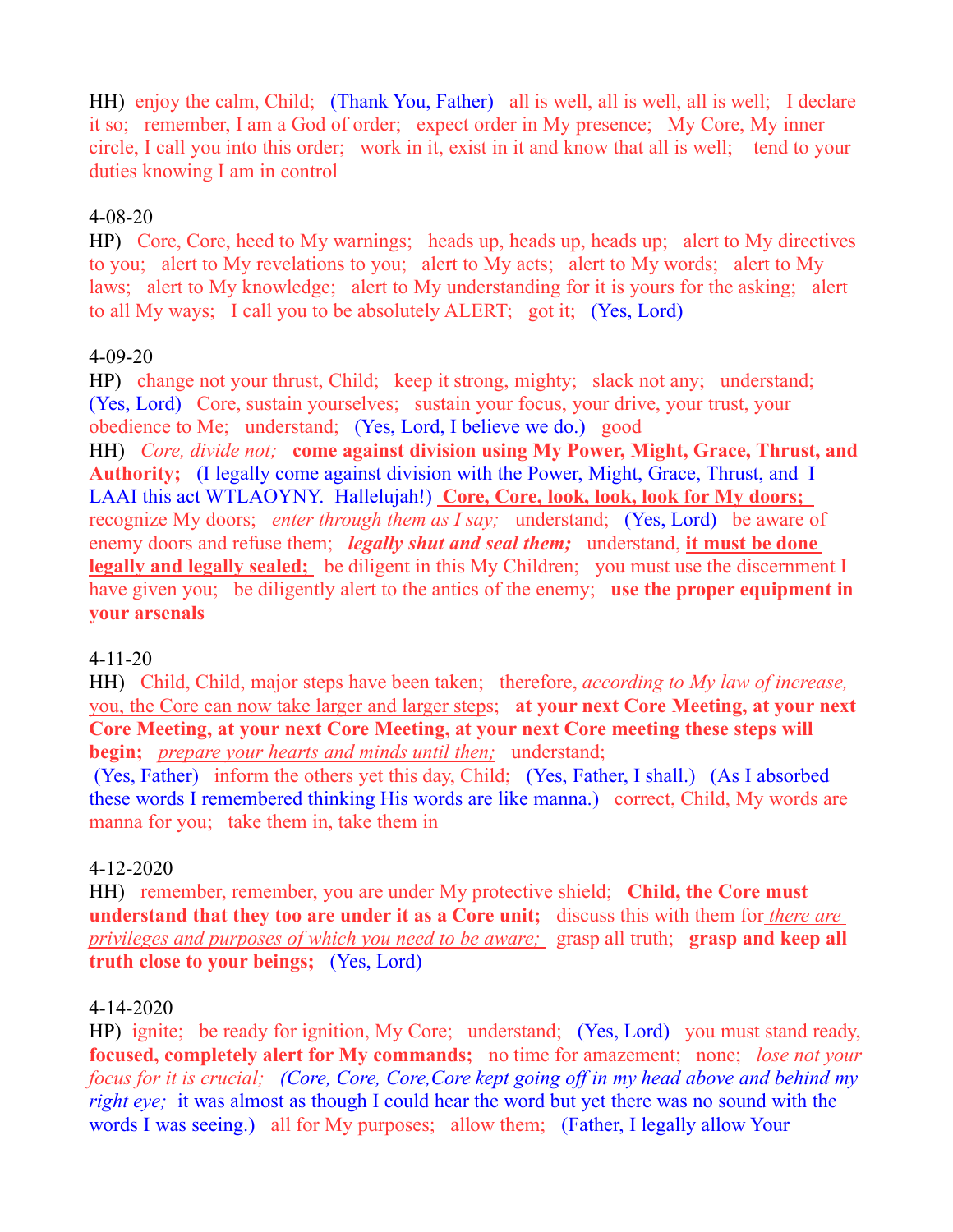purposes, all that is necessary for Your purposes. I LAAI WTLAOYNY this declaration. Hallelujah!)

#### 4-15-2020

HP) stalwart, stalwart, stalwart; My Core, I call you to be even more stalwart and determined with *no looking back;* understand; (Yes, Lord, and I so choose.) good; *legally share with the rest of My Core;* (Yes, Lord)

# 4-16-2020 First Fruits

L) SIS; Hallowed; you know I am Hallowed; (Yes, Lord) when you are in My presence, absorb of Me; understand; Core, allow yourselves to absorb of Me; be silent and absorb; absorb all you can; it is vital to your spiritual growth, your understanding; So, My maturing Children, grasp all, legally grasp all there is for you each time; understand; (Yes, Lord) HP) be not surprised what I shall be doing at My Hill this day; stay alert; understand; (Yes, Lord I do. Hallelujah!) yes, Amen

HH) vSIS; Child, prepare for burying the capsule; yes, Child, see to the cancelation of enemy assignments; (From this legal Seat of Authority, I , Marilyn Joan Boese Metz, do legally declare all assignments given by Satan, his cohorts, or any evil power of any sort including any evil operating through mammon or any other entity against the Core, the Bride, and Almighty Yahweh's Chosen Children are now and forever canceled and cannot be circumvented or resurrected or regenerated for any purpose or use whatsoever. This cancelation of assignment is all inclusive covering all past, present and any future assignment attempts. Any attempt of creating any future assignments against the aforementioned will be canceled and be null and void at their attempted point of origination. I do solemnly LAAI WTLAOYNY this legal Declaration of cancelation of enemy assignments made on this day 4- 16-2020 from this legally established Seat of Authority. Hallelujah!) Amen and Amen, so be it;

# 4-16-20 Burying of the Capsule

Purposes, Purposes I have many Purposes; myriads, myriads, many myriads of Purposes for this place; Declare My Purposes legal and valid; take it step by step; Share; Forget not the Share; (This was a reminder to have the sweeping angels sweep,) Now we begin; Declare the monumental quote; "Monumental, all that happens here and the Hill Called the Place shall be Monumental to all the earth"; Next step; Faith, Faith, Faith; (FS read quotes.) final step; call every morsel of dirt sanctified then call on My angel to see to it that every particle is placed as I desire; (did legally)

#### 4-18-20

L) SIS; eat of My words; **My words are perfect sustenance;** understand; (Yes, Lord) eat, eat, eat of My words; growth spurts; **My Core, you shall experience great growth spurts;** be not amazed; (Yes, Lord)

HP) Core, Core, look up; miss not what I am doing; **tell Jacob the same, Child; he must look totally focused on what I am doing and want him to see;** understand; (Yes, Lord) full vision, full vision, full vision; **I desire to establish full vision in each of you but you must, must look up; grasp what I am telling you;** misconstrue not; (Yes, Lord) HH) Child, lovest thou Me; (Yes, Lord, I do.) good, now prepare yourself to receive what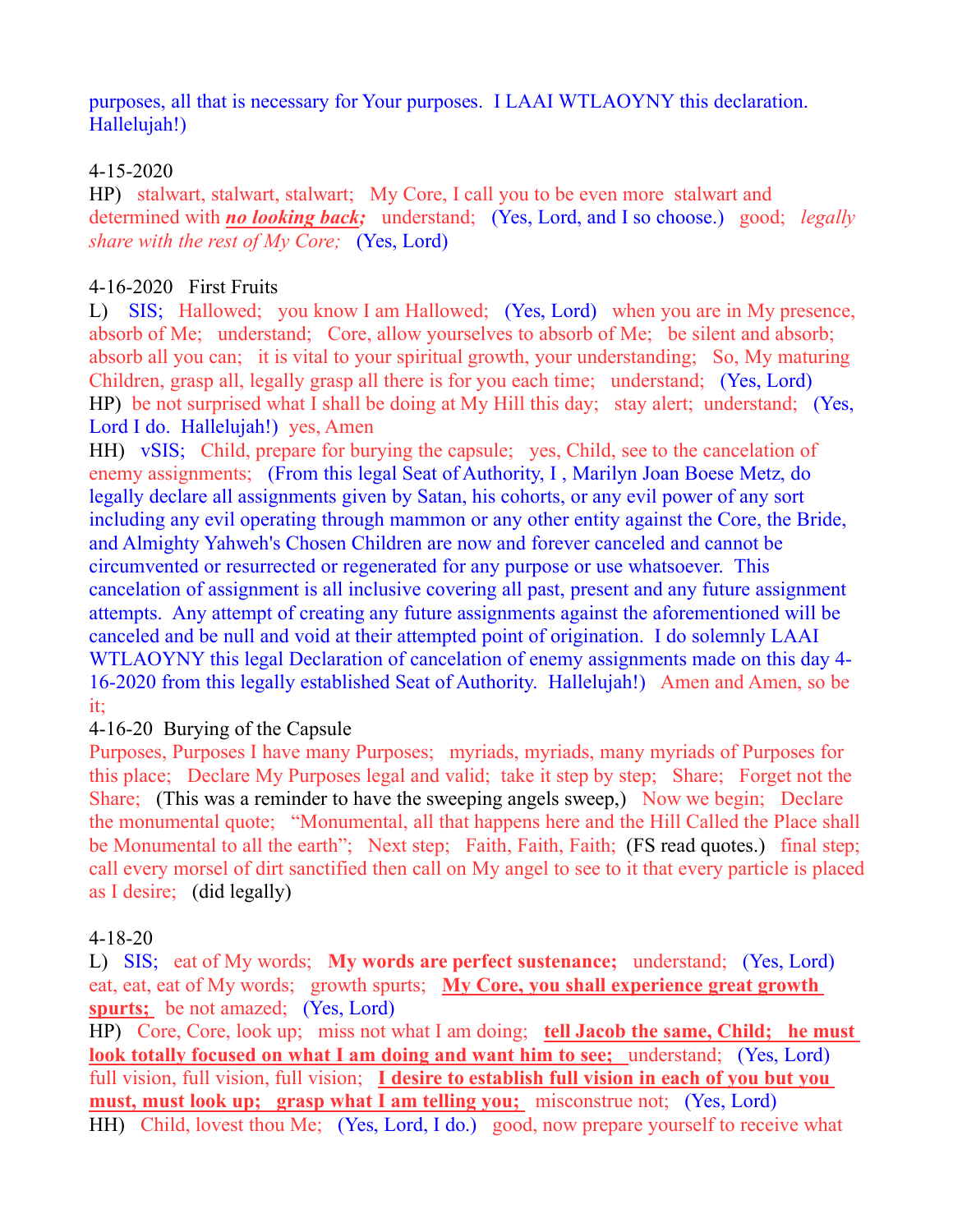you must have for this next stage of your development; sit and prepare; the coals are fine, worry not; there shall be interruptions but you shall handle them; (there was one) sit quietly and let Me work; (My hands were in my lap with the palms up.) these hands, these hands; *most of what these hands do others will not see but will experience their work;* **you and Kyle will see what I do through these hands and a select few other from time to time shall witness the fullness of what I do through them;** *ponder and absorb all into your heart, Child*

#### 4-21-20)

HH) vigilant, stand vigilant; Core, I call you all to stand vigilant; you must always, always be aware, alert, vigilant; trod only where I lead you to trod; veer not even the slightest; understand; (Yes, Father) good; now, go forth in My Care, Child

#### 4-22-20

HP) lead, lead, lead; My Children, prepare your minds to lead as I say; Core, Core, I call you to lead My Children, inform and reveal as I tell you; understand; My Core I call you to oversee much; you are ready; stay ready and alert; have your arsenals at hand

#### 4-24-20

HH) vSIS; adjudicate, Child, adjudicate; **prepare your mind to adjudicate;** (How, Father?) give your mind to Me, all of it, 100%; (Almighty Yahweh, I legally give You 100% of my mind for Your purposes and Yours alone now and forevermore. I LAAI WTLAOYNY this legal choice. Hallelujah!) good, now speak it forth; (did) **now you can and shall rise up to new levels,** Child; signifiant, significant; you have done this as an individual, now it **must be done as the Core;** do so during your next Core meeting; understand

#### 4-29-20

HP) SIS; motivate; My Core, I call you to motivate the lost and the babes to come unto Me; **you shall be called great motivators for My purposes;** do you agree; (Yes, Lord, I certainly do agree to motivate others to come unto You for Your purposes; Hallelujah! All this I LAAI WTLAOYNY. Hallelujah!) yes, yes, Child, now you have it HH) vSIS; Conjoin your efforts with Mine, My Core; this must be; be aware, totally aware of what I am doing and freely join in with Me, with Us; understand; (Yes, Father) Now, **be humble in all your efforts, in all you think, speak, and do;** understand; (Yes, Father) good, for I shall be expecting much of you; *you are ready for so much more than you realize;*  be not afraid nor doubt; *slumber not in your efforts;* you must be fully awake and at attention; understand

#### 4-30-20

HP) Child, Child, Child, your effort is appreciated; (Thank You, Lord) you are accomplishing more; acceleration; yes, *your efforts for order are causing acceleration;*  Hallelujah; sense, watch it, use it; yes<u>, use it to Our advantage against the enemy</u>; My Children, **this is for you, My Core; add this acceleration to your special Core arsenal; understand;** (Yes, Lord, I do.)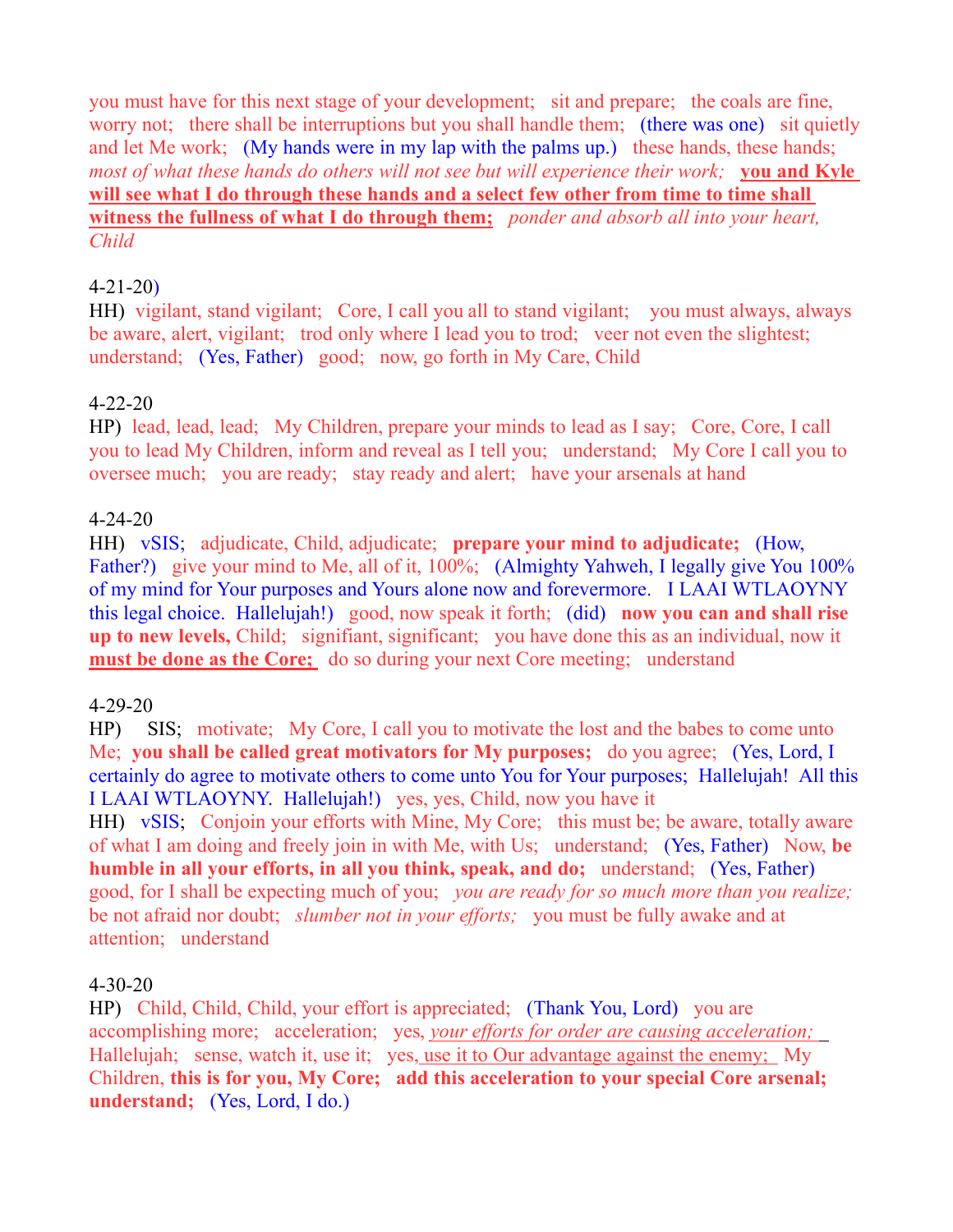#### 5-03-20

HP) come forth in allegiance to Me, My Core; yes pledge your allegiance to Me legally so; (Yes, Lord. Almighty Yahweh, I gladly and solemnly pledge My Allegiance to You. I declare this allegiance is for now and forevermore and this legal Declaration I LAAI WTLOYNY. Hallelujah!) strong, strong is this your Declaration, Child;

# 5-07-20

HP) SIS; Transcend; Transcend, My Children; prepare to Transcend as I declare; understand; Core, Core, Core jump-start; prepare your Transcending to jump-start soon for you must be in a position to aid the rest of the body; understand; (Yes, Father, I trust You to guide us in this for we desire to do exactly as You say. Hallelujah!) be ready for it will be soon

# 5-10-20

HH) Core, cast away all doubt as it tries to come upon you; Core, you must recognize it for what it is, recognize its many disguises and cast it away; legally cast it from you; keep all your senses on alert, high alert; understand; (Yes, Father, I do.) good; watch your feet and every step they take; this means be absolutely aware of all that is around or near you and step carefully; be not lax in this; understand; (Yes, Father) good; again, see to it for it must be; let not the enemy gain purpose or deny your purposes; understand;

#### 5-15-20

HP) SIS; Core, Core, be prepared to make judgments, major judgments as I call you to do so; understand; you must fully understand all implications in this matter; (Father, I/We trust You to guide me/us in making all of these judgments according to Your Will, Plans, and Timing. All this I/We LAAI WTLAOYNY. Hallelujah!) Amen, Amen

HH) negotiate not; I negotiate not and neither should you, My Core; see the wisdom in this statement; (Yes, Father, I do and I understand.) remember, remember, remember this; be aware that often the enemy uses subtle negotiation tactics; Core, you must recognize and prohibit them; understand; (Yes, Lord.) good, Child; relate this matter to the others; (Yes, Lord)

# 5-16-20

HP) SIS; Core, adjourn not for you, My Core, are on constant duty; understand; yes, as man's world would say, 24-7 you are on duty; yes, even as you sleep for you have given the silence of your sleep to Me; this closer walk with Me you have given yourselves to will become closer and yet closer; understand; (Yes, Lord, Hallelujah!) I agree, it is sealed;

# 5-16-20

L) SIS; allotted time, allotted time; Child, I have allotted time for each of My purposes; be aware of it; hinder it not; let noting or anyone hinder My allotted time; understand; (Yes, Lord, and I agree it must be so. Hallelujah! Again, I ask for Your leading. Child, worry not for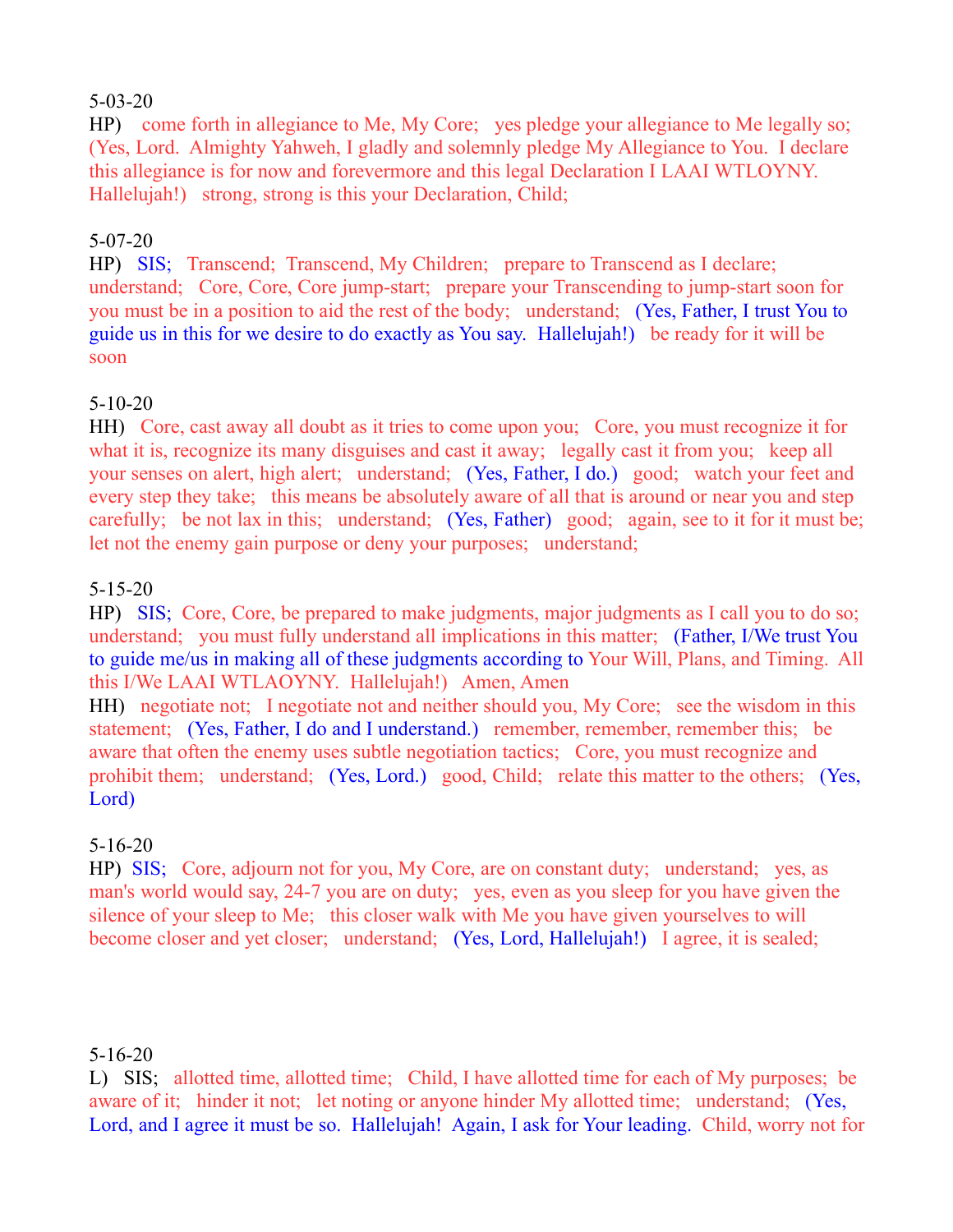you shall have all the strength and fortitude you will need for the journey that lies ahead for the Core with Me; fear not, worry not; I know you doubt not

# 5-17-20

HP) Child, allow Me to embed Hallelujahs into your beings; I desire for more and more of them to flow from you; (Father, I gladly legally allow You to embed as many Hallelujahs in Me for the purposes You deem all according to Your will, Plans, and Timing. All this I LAAI WTLAOYNY. Hallelujah!) Hallelujah and Amen; Child, be not surprised at how they shall flow through and from you; Amen

HH yes, Child, you are already sensing the coming forth of the Hallelujahs; **daily allow their purposes;** understand; (Yes, Father) *Child, I want you to briefly touch each Core member with your forefinger;* **you shall be imparting a fraction of what I just embedded into you to them;** tell them it is a blessing for them from Me and to accept it as such; (Yes, Father)

# 5-18-20

HH) vSIS; Core, Core, Core, you are about to experience a new reality to you; it has been the reality I've been bringing you to and now you are capable of existing in it; Hallelujah; be not afraid, worry and doubt not, and be not stymied; understand; simply embrace it as it comes about; *tell not others for their understanding is not yet ready*

# 5-25-20

HH) Core, continue to ready yourselves to receive; readying is a process you must tend; understand (Yes, Father, and I ask for Your guidance in doing it correctly as You desire.) it is a constant yielding to Me; you must be aware of it in all you find yourselves doing; understand; (I believe so, Father, and I absolutely trust Your guidance.) remember to keep seeking Me in all matters; Core, your eyes must be upon Me in order to focus on Me and what I am doing grasp and do; (Yes, Lord)

# 5-26-20

L) SIS; Purport to do as I ask of you, My Children; My Core, My Core, your preparations are many and continuous; I adjure you to wane not; draw strength from Me; understand; (Yes, Lord) as you give silence allow yourselves to be strengthened as you give it; understand; (Yes, Lord)

#### 5-26-20

L) SIS; Purport to do as I ask of you, My Children; My Core, My Core, your preparations are many and continuous; I adjure you to wane not; draw strength from Me; understand; (Yes, Lord) as you give silence allow yourselves to be strengthened as you give it; understand; (Yes, Lord)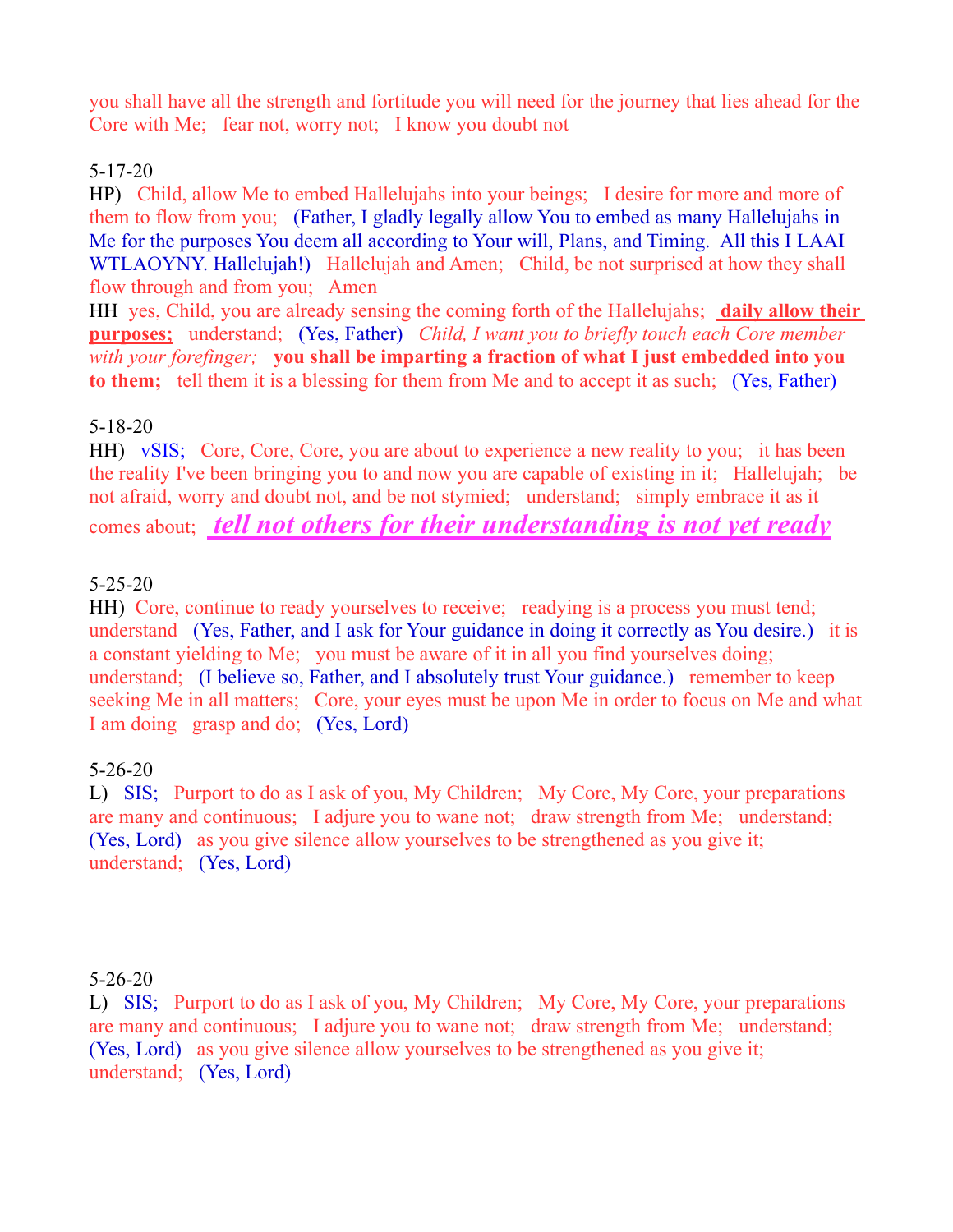# 6-22-20

HH) My core, prepare your minds for receiving during Our next meeting; start preparing now; do so daily; (Father, I choose, legally choose to prepare my mind to receive allYou have for it to receive at Our coming Core Meeting. This I LAAI WTLAOYNY. Hallelujah!) good; tell the others

# 6-23-20

HH) Challenges; My Core, you shall meet and overcome Challenge after Challenge; this does NOT mean you can become complacent; no, no, you must be aware, alert, and discerning at all times, not turning your backs to the enemy; understand; (Yes, Father) you each know I expect much from you; this is t true but I have gifted you, equipped you with all you need to accomplish each task, each duty I have asked and will ask of you; therefore, I confidently tell you to meet and defeat the enemy at whatever level they challenge you; comprehend, comprehend, comprehend

# 6-25-20

HP) Center yourselves, My core; Center yourselves that you be perfectly balanced; understand; be not caught off-centered; (Lord, I choose to be Centered and perfectly balanced as You say and I legally allow myself to be so and this I LAAI WTLAOYNY. Hallelujah!) Amen, Child, Amen

#### 6-26-20

HP) Core, Core, Core, I call you to allow Me to fill you each with the exact Might I have for you; imperative; imperative for your next steps, understand; (Yes, Father) I have been preparing you for this infilling; worry not for your beings can now withstand this Might and its infilling; (Thank You , Father.)

HH) Holy, Holy, Holy time, Child; (I agree, Father.) vSIS; I have yet much to teach you; yet much knowledge to impart to you, to My core; crucial knowledge you must have and use; it is time; be ready to receive it; absorb it from its depths to its heights and from its heights to its depths; much, much, so much to grasp; know you are ready and able, most capable now to do so; be not afraid nor back away from it; embrace, take it all in; I have spoken, now be ready to receive; (Father, be it all as You say. Hallelujah!)

#### 6-27-20

L) SIS; fulfillment; (several times) enjoy the fulfillment I have in abundance for you, My Chosen Ones; receive, enjoy, use it all; understand; (Yes, Lord)

# 6-27-20

HH) Core, your shoulders are broad both individually and as a tight-knit unit; yes, they can and shall bear much; be not concerned; listen not to others as they speak of your loads; I will provide help as the need calls for it; worry not; cancel all negative words spoken about your loads; those speaking those words are weak, you are not; cancel all words spewing from these sources; understand; (Yes, Father, and I agree with You. Hallelujah!)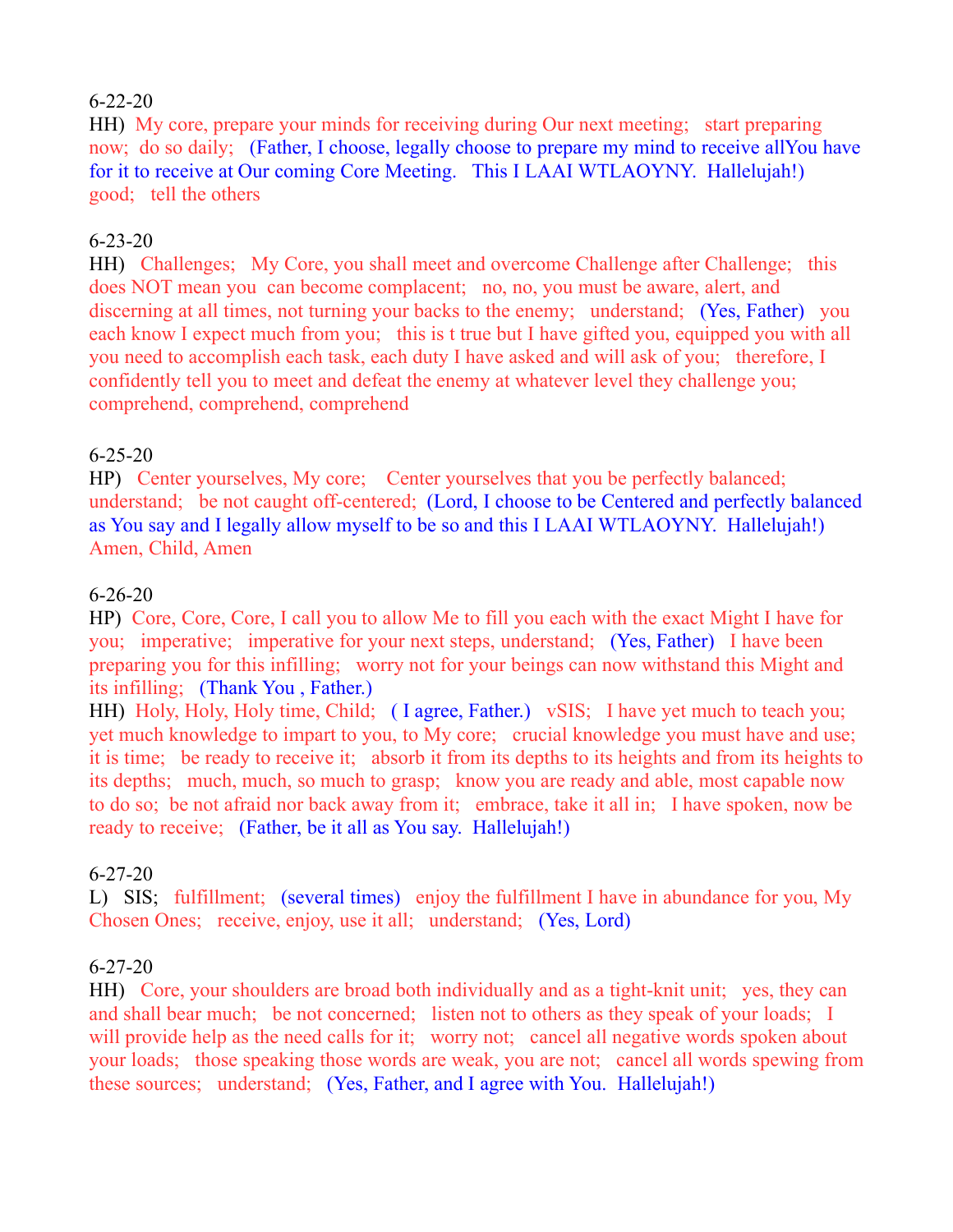# 6-28-20

HP) Core, Core, I adjure you each to gain in confidence being secure in all I have provided you, taught you, gifted you, and blessed you with; walk, talk, ad act with perfected confidence; understand; (Father, I agree with and legally allow all You just adjured Us to be and do. All this ILAAI WTLAOYNY. Hallelujah!) Amen

HH) Core, I adjure you to back up each other providing a constant, solid front against the enemy and their works; (Yes, Father) Child, now plant your feet solidly

#### 6-29-20

HH) stir the confidence within you, Child; stir it gently yet completely; (did all throughout my body) My Core, have confidence within yourselves and in one another yet place your Confidence in Me; understand; (Yes, Father, I do.) good, now each day exist in this special Confidence being consciously aware of it and its growth; (Yes, Father, and all this I LAAI WTLAOYNY. Hallelujah!) Amen, Amen; My Core, let nothing, absolutely nothing diminish this Confidence in any manner or any way here-to-fore; I trust you, I trust you to see to it; Hallelujah;

#### 6-30-20

L) Conjoin; Core, stay Conjoined with Us; this must be at all times; understand; (Yes, Lord, I do and agree with You and choose to do so. Hallelujah!) Amen HP) Core, Core, initiate every promise I have given you; yes, making them all legal; making it legal for Me to proceed with them; (Lord, I legally initiate every promise You have given us making them legal and making it legal for You to proceed with them according to Your Will, Plans, and Timing and this I LAAI WTLAOYNY. Hallelujah!) Amen, Child, Amen HH) Receive, Receive, Child, all I am about to give you; I adjure you to legally Receive it all; (Father, I legally choose to receive all You desire to give me and I LAAI WTLAOYNY this choice. Hallelujah!) Amen; Core, I adjure you to pay close attention to each word I say to you in your Core meeting; absolutely every word must be received in its entirety; understand; (Yes, Father) good, now think on these words,

# 7-02-20

HP) probability; I work with facts, absolute facts and, My Core, I adjure you to do so also; deal not with probability; I have no need for it for I know all facts; My Children, all I give you, teach you, say to you is FACT, nothing less; understand; (Yes, Lord) and now I tell you to hinder not My facts; My facts are truth; always allow My truth to stand; (Yes, Lord, I agree.)

# 7-04-20

L) conditions, conditions, Core I adjure you to be aware of all conditions in which you find yourselves; be totally aware and meet every challenge of them; fear not, doubt not nor back away from them; meet and correct or defeat whichever needs to be; understand; (Yes, Lord, and I agree with You. Hallelujah!)

HP) Child, the Core has breathed in My breath; I tell you as the Core to regularly breathe in My breath;; do so because now I tell you to breathe out My breath, My Holy breath upon people, situations, whatever, whenever I tell you to do so; breathe Me in often so you not run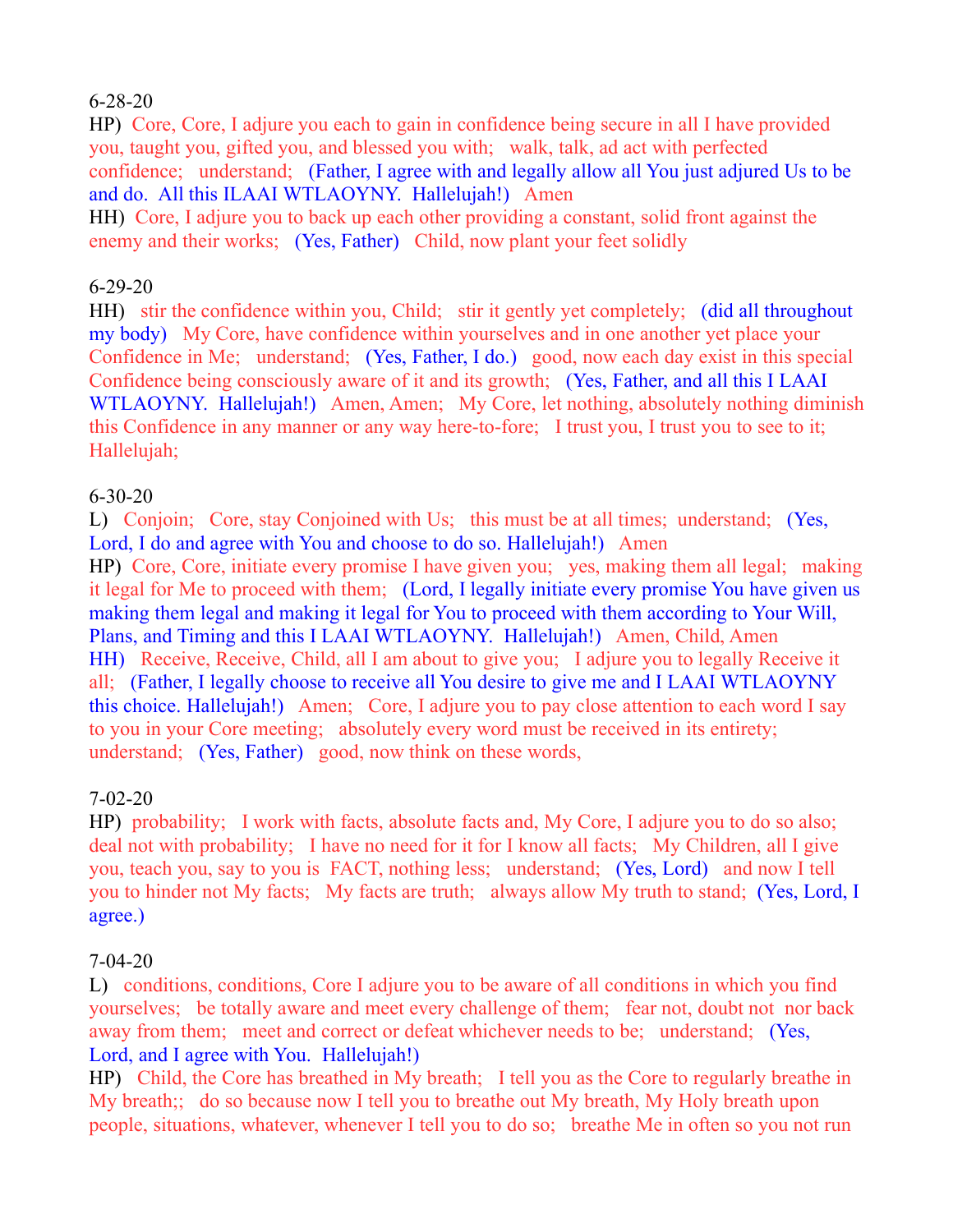out of My powerful breath; understand; (Lord, I believe I do. Thank You.)

# 7-05-20

HP) service, service, Child your allegiance and service to Me and that of the whole Core is vital and appreciated; My hosts and angels are excited with your progress as am I; (Thank You, Lord) continue with your growth, increases and expansions; now is the time to push, push, push even harder; understand; (Yes, Lord)

HH) testify; Core, Prepare yourselves to testify; there shall be much; prepare to know what testimony to give in any situation; again, you, My Core, are about to be witnesses to what man says are unbelievable things, but you shall see the actual reality of much of My vastness and shall testify as I call you to testify; again, be not caught up in the amazement; grasp the reality, always the reality

# 7-07-20

L) My Core, M Core, be aware of the purposes I have for you to fulfill; imperative; you are equipped, specially equipped in ways others are yet not; be aware and fulfill as I reveal; understand; (Yes, Lord)

HH) Child, be aware of lurking evil waiting to entrap; Child, I put My lips to your eyes that they now have the ability to see the evil; Child, warn, warn, warn the others; the Core, My Core, you must act as a unit to defeat this evil; understand; (Yes, Father)

# 7-10-20

HP) join Us; join Us in celebration; My hosts and angels are celebrating the progress the strides you are making My Children; My Core, it is with utmost joy I say Hallelujah, Hallelujah, Hallelujah for you, My Core and Chosen, are coming into My time; keep grasping it and grasping for more of it; understand; (Yes, Lord)

# 7-11-20

HP) uncover; My Core, I call you to uncover the covert activities of the enemy and their lies; therefore, My Core, your eyes and ears must be open and alert for it is time they be exposed; understand; (Yes, Lord, I do and I ask for Your aid and that of Your hosts and angels.) expect it and it shall be; (Yes, Lord)

# 7-11-20

HH) Child, you are seeing the Red of My commitment; know that I do this to remind you that I am committed to you and whatever I am showing you at the time; (Thank You, Father) Child, your commitment and that of the Core is most precious, solemnly precious to Me; allow your commitment to grow, to increase, and the expand; (Father, I legally allow my commitment to You to grow, increase, and expand exactly as You deem it to. This I LAAI WTLAOYNY. Hallelujah and Amen!) so be it, so be it, Amen

# 7-13-20

HH) My Core must adjust; yes, new embarkments will require adjustments; begrudge them not, My Core; see their worth and dutifully adjust; Hallelujah; (Yes, Father, I agree to adjust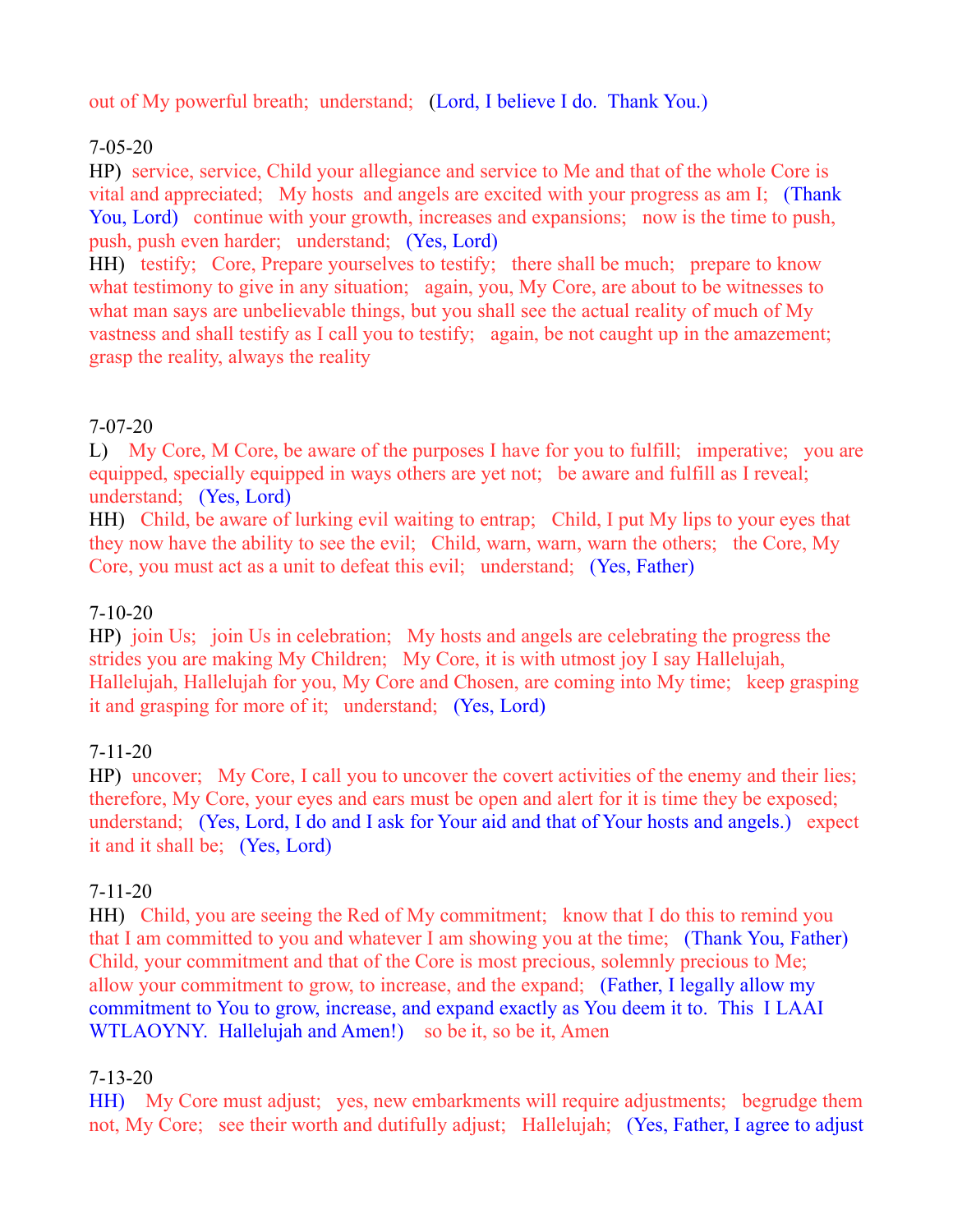# as You say. I legally adjust to the new embarkment exactly as You desire, Father, and this I LAAI WTLAOYNY. Hallelujah and Amen!) so be it, Child; your obedience is noted and appreciated:

# 7-20-20

HH) target, target, target, My Core, you have consistently hit the target I have had for you; I adjure you to keep doing so without fail; understand; I have asked and will continue to ask much of you both as individuals and as the tight solid unit you are; stay prepared, strong, and ready; *I am calling you out from the darkness that surrounds My people so the light within you, My Core, can shine and be seen for what it is and is doing and will continue to do;* understand; be not hesitant nor afraid for I am with you, have been with you and shall continue to be with you, Amen; be it so, be it so, be it so

# 7-21-20

HH) Core, Core, I adjure you to pay close, close, close attention to what I am doing; Our time is limited and there is yet much to accomplish; remember, **you must operate on My Time and it must not be wasted; there is no allowance for idleness in My Time;** *I call you forth, My Core, to completion;* I call you to work with Me and My hosts and angels to complete, to aid in the completion of all I have said, proclaimed, and promised in My Will, Plans, and Timing; yes, there is much, much, much to do; My Core, I trust you to be obedient in all these matters; (Yes, Father, I choose to do as You ask and expect of me. Hallelujah!)

# 7-22-20

HH) Core time, Core time; start preparing for Core time; major happenings on the horizon; Core, be Ready, I adjure you each to be Ready; understand; (Yes, Father) gird yourselves; with My truths; **the sword of My spirit, the sword of My spirit; prepare for its use; its power shall be overwhelming to the enemy forces;** *this must be;* My Core, allow it at your upcoming meeting; prepare, prepare, prepare

# 7-23-20

L) Lead, Lead and guide as I Lead and guide you, My Core; you know much is on the horizon and you must, must be prepared and ready to do as I ask; (Yes, Lord) be not surprised at the magnitude of what I ask of you; (Yes, Lord)

HP) My Core, My Core, My Core, be ready to step; (Yes, Lord) support each other as you step for it is a huge step; fear it not for you are capable of doing it; Amen

HH) My Core, let no one add or detract from My words; (Yes, Father and again, I agree.) allow My Words to function as I intend; understand; (Father, I legally allow Your Words to function as You intend. This ILAAI WTLAOYNY. Hallelujah! Hallelujah!)

# 7-25-20

HH) Child, prepare your mind to be ready to receive during the upcoming Core Time; (Yes, Father) good, do so several times a day; just stop and take Me in; understand; (Yes, Father)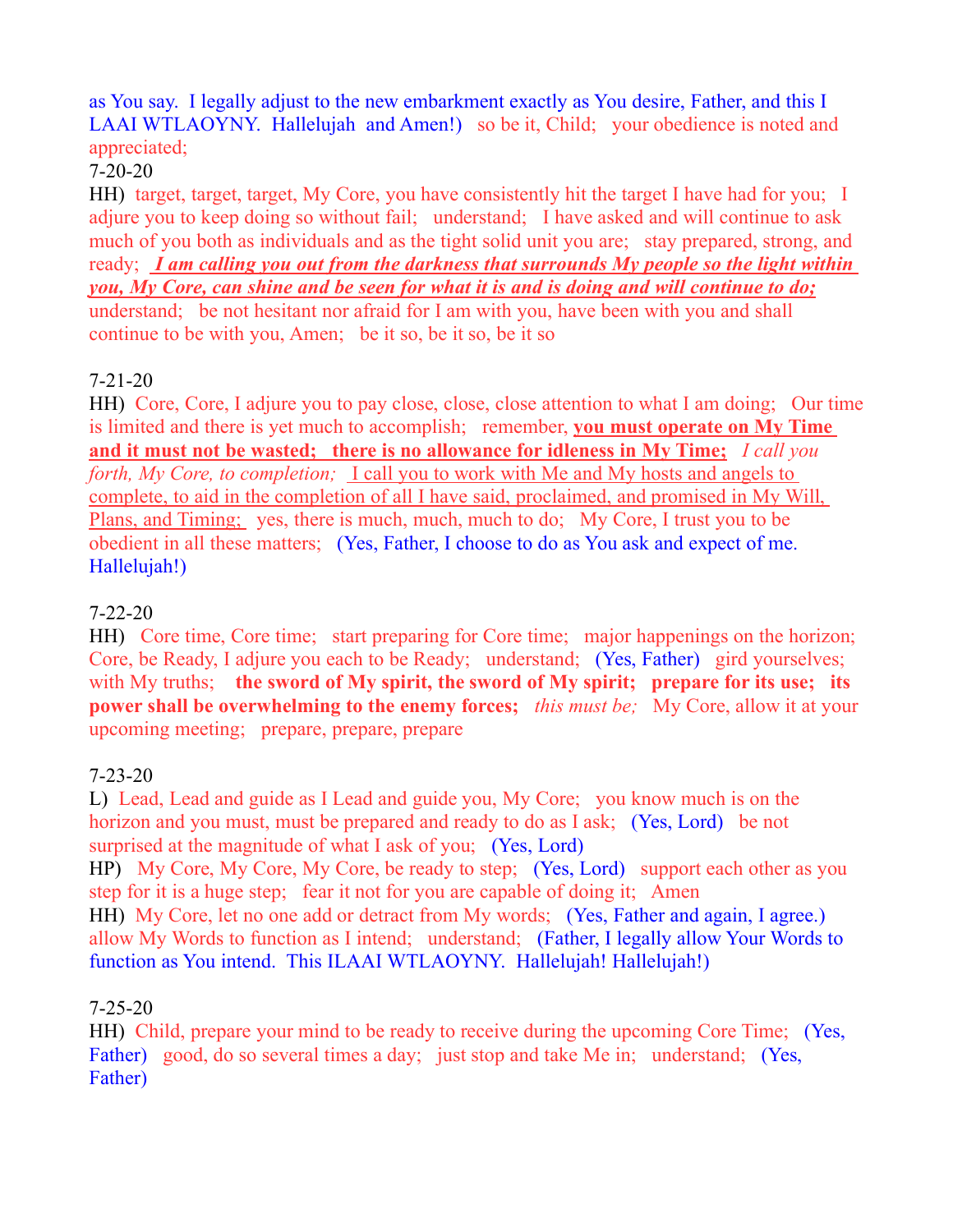#### 7-29-20

HH) My purposes are Mighty; My purposes in all matters are Mighty; My Core, I tell you to overlook none; (Yes, Father) prepare and stay prepared for Our meeting; this must be; vitally important; keep taking Me in frequently, daily; (Yes, Father) adjust your eyes so they focus on Me and ALL I am doing; understand; (Yes, Father ) Child, remind the Core that this must be; it is crucial, vital, and imperative; (I agree, Father, and I shall remind them as You say. Hallelujah!) good

#### 7-31-20

HP) Core, Core, be alert to all My details; overlook none nor assume anything in all matters concerning them; understand; (Yes, Lord) My core allow Me to hone the skills needed for the grasping and understanding of all My details involving you; (Lord, I legally allow You to hone the skills that we, Your Core, need for the grasping and understanding of all Your details involving us as we each agree to this legal allowance. All this I LAAI WTLAOYNY. Hallelujah!)

#### 8-01-20

HP) good day, My Core; gains, gains, gains; allow them to continue and to increase at My rates; (Lord, I LAAI WTLAOYNY the gains made this day to continue and for them to increase at Your rates. Hallelujah!) My rates have quadrupled for them and shall keep doing so. Core, Core, watch them, be aware of the rapid increase of the gains made this day; (Yes, Lord, Hallelujah!)

#### 8-08-20

HP) Sanctioned, Sanctioned, Sanctioned; My Core, I have Sanctioned you each for you have been vigilant in agreeing with Me and in obeying Me, seeking Me, serving Me, aligning yourselves with Me and the list goes on and on; yes, you each are Sanctioned and set apart according to My will; I adjure you each and as My Core to continue to walk closer and closer as I call; understand; (Yes, Lord)

# 8-24-2020

HH) relegate not what I have called you to do, My Core; you individually and as My Core have been specifically called for very specific duties, therefore I adjure you to complete each task and to relegate them not to others; each of you are specially gifted, equipped and crowned for your specific positions; understand; (yes, Father) good, I trust you to see to it, all of it; I shall aide, I shall lead, I shall guide; fear not for I leave you not; now, My core, accept the specific call I have upon you and your future; (Father, I legally accept the specific call you have upon me and my future. This I LAAI WTLAOYNY. Hallelujah and Amen!) Child, I concur

#### 8-25-20

HH) Core, Core, awaken all that I have implanted deep within you from your conceptions; grasp these My words; let them not fall away; sleep not, but awaken from within your depths; this must be for you to be the complete vessels I desire for you to be; understand; (Yes, Father) good;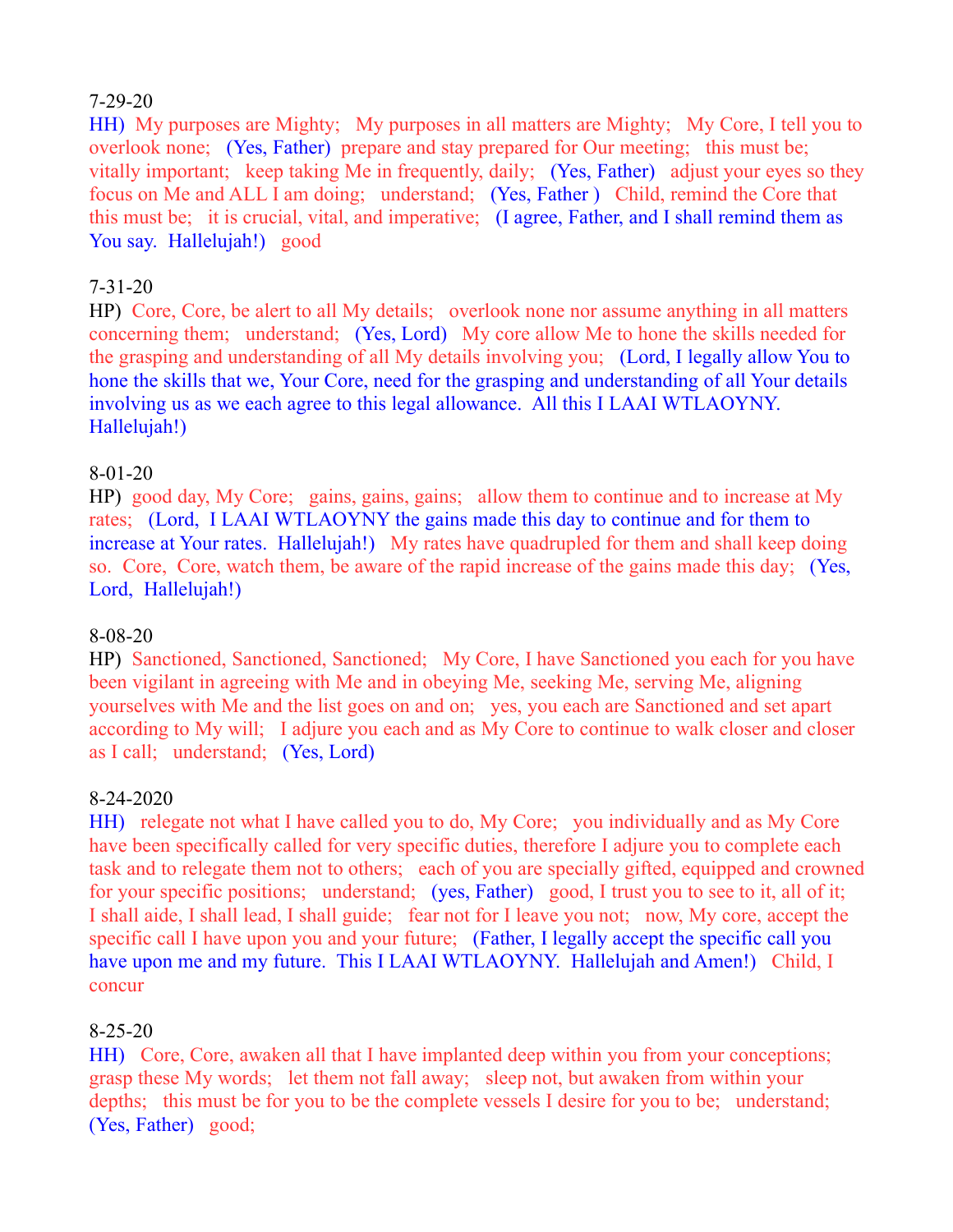# 9-05-20 NOT YET

HH) vSIS; the lid is off; **My Core, the lid is off of My Blessings for you;** *it's off allowing My knowledge, wisdom, and understanding to pour over you as a tight unit and individually as well; understand;* (Yes, Father and thank You. Hallelujah!) it is off for just you, My Core, for a season; others are currently not ready to handle these special blessings yet; *reveal them not yet;* reveal then not as they come; there shall be many, many, many for you are ready and shall have need of them; **keep talk of them just among yourselves;** dire, dire, dire, dire; understand; (Yes, Father, and I agree totally with You.) good

# 9-08-20

L) SIS; be kind, thoughtful, My Children; be aware of the arsenals of the enemy and the walls they have managed to build around people; take care in demolishing these walls; **use My angels I have for these purposes**; understand (Yes, Lord)

HP) SIS; *heap, heap, heap Joy Bells upon yourselves, My Core;* Yes, **heap them upon yourselves that your Joy may be full, full at all times; yes, at all times for strength**, great strength comes from Joy; My Core, I desire for your Joy to be full, f*ull to overflowing;* accept this My desire and allow the fullness to come forth; (Father, I legally heap Joy Bells upon myself so my Joy is full at all times so my strength comes forth from them and I legally allow their fullness to come forth exactly as You desire. All this I LAAI WTLAOYNY. Hallelujah!) so be it, Child, so be it

HH) vSIS; Justified, again, Child, **I call you Justified;** Believe it; (Yes, Father, I do because You said it. Hallelujah!) Child, *I also call My Core Justified;* choose to believe it; *each must so you can also believe it as My Core;* understand; (Yes, Father) Paraclete; allow My Paraclete to minister to each of you and then to you as My Core; grasp what I am telling you; *Core, see this My pattern for you;* (Yes, Father, I do, Hallelujah!) Amen

# 9-10-20

L) SIS; Canopy; My Chosen stay under the Canopy of My wings for your protection; Core, Core, dare not to get out from under this protection; understand (Yes, Father, I do.) it is dire you do so, consciously do so

HP) SIS; lift with complete Joy and tongues; (TPHR)

SIS; lift, lift off the lid of evil that has been suppressing My people; (Lord, I legally lift off the lid of evil that has been suppressing Your people. I do so and this I LAAI WTLAOYNY. Hallelujah!) good, Child; you have broken the seal, now have the Core lift it completely off; (Yes, Lord, I shall.)

HH) vSIS; beware, beware for the enemy lurks looking, seeking openings; be ready to expunge all evil from this My Healing Room and this house and property; follow My lead when I give it to you, Child; for now be aware and follow My lead; understand; (Yes, Father, and I agree to do as You lead.) good, good; the Core Unit will aid; inform them of this My Will then allow My Will; understand (Yes, Father) good

# 9-11-20

HH) corroborate not with those of the enemy; recognize them and corroborate not; be not maneuvered in by them; My Core, you must be most aware of these tactics because the enemy is aware of you and is keeping close watch looking for access; stand firm with your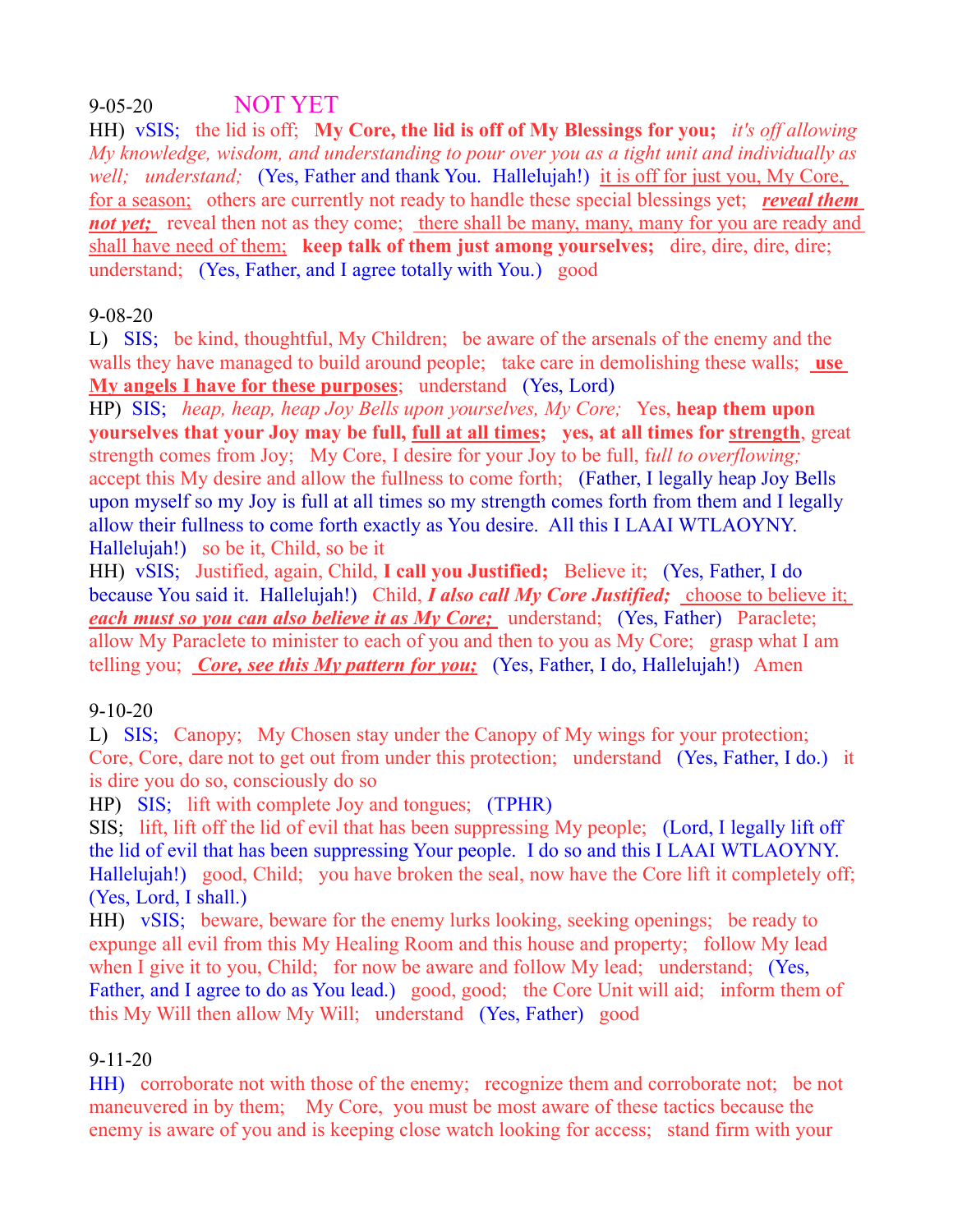feet planted firmly in My ground; I say be determined and not allow the enemy to fool you in any matter; your allegiance is to Me, to Me; refuse to be swayed by any of their means; (Father, I totally agree with You. Hallelujah!) good

# 9-13-20

HP) SIS; new skills, new skills; Child, I am giving Kyle and you new skills; receive them, embrace them, and hone them for you shall need them; (Lord, I legally receive the new skills You have for me to use. I choose to embrace them and hone them as needed. All this I LAAI WTLAOYNY. Hallelujah!) expect and recognize them as I reveal them to you; (Yes, Lord, I do and shall. Hallelujah!)

# 9-13-20

HH) Core, Core, Core, prepare for you are about to soar in ways none other has; allow Me to sanction you for this; understand; (Yes, Father) (Being a member of Your Core, Father, I legally allow You, Almighty Yahweh, to sanction me to soar with the Core according to Your Will, Plans, and Timing. Hallelujah! This I LAAI WTLAOYNY. Hallelujah!)

Sanction: 1. the act of a recognized authority confirming or ratifying an action; authorized approval or permission

#### 9-20-20

HP) SIS; Jacob, Kyle, Core, Jacob, Kyle, Core, Jacob, Kyle, Core; My Will, My Will, My Will; push forth My Will; (Father, I legally push forth Your Will concerning Jacob, Kyle, and Your Core. This I LAAI WTLAOYNY. Hallelujah!) so be it, Child

# 9-21-20

HH) vSIS; My Core, you shall go and attend to My business; live each day prior to your upcoming journey in preparation for it; allow Me to guide you as your Core Unit and as individuals; there are many duties to attend; allow yourselves to be not shocked at what I ask of you; be most careful to not bow to any mimics of the enemy; follow not even Me blindly; keep your senses attuned, on target; understand (Yes, Father) good; concentrate on these things;

HH) vSIS; you are seated for adjudication, Child; the time will soon be here for you to adjudicate from this Seat of Authority which I have given and placed you; be not fearful for I shall be with you guiding and aiding; (Thank you, Father.) much, much will take place in this dwelling; be not surprised for I have righteous plans to unfold here; you, My Core, are instrumental in the unfolding of these plans; do not back away from what I ask of you; it is vital and must be; do not worry, doubt, nor fear for I am with you and I am in control; remember to trust Me, truly, truly trust Me; (Yes, Father, I do and shall. Hallelujah!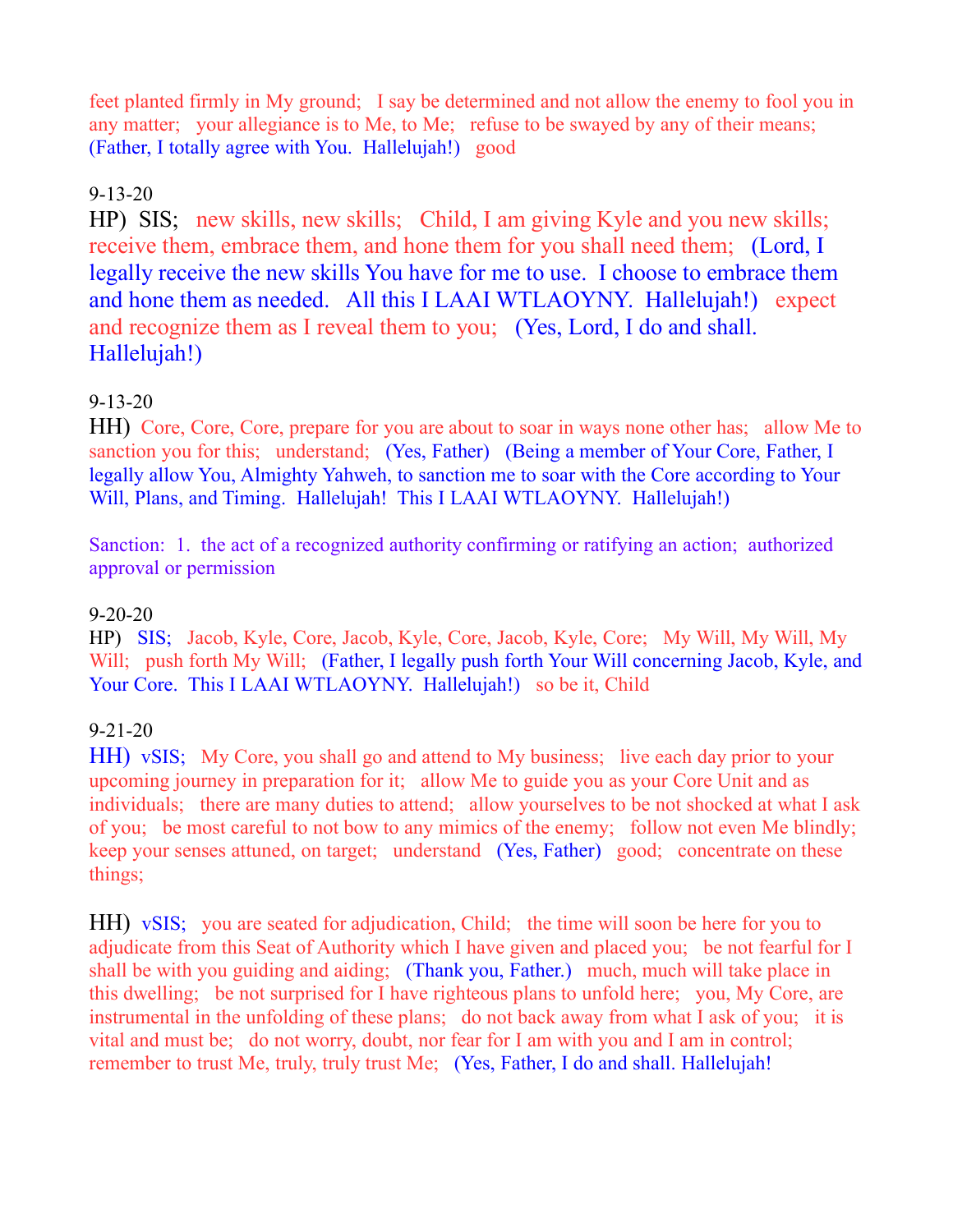#### 9-26-20

HH) vSIS; Core, Core, ready yourselves for Our upcoming meeting; (Yes, Father, is there something specific You desire for us to do.) keep giving Me pure silence in which to work; You must be certain you are in My calm; understand; (Yes, Father) your hearts, your hearts, pay attention to them; let them not veer from My course for them; (I agree, Father.) good

# 10-07-20

HP) SIS; today's efforts, My Core, well done; you now legally have every right to expect the spoken prophecy to come forth precisely as said; Core,Core, allow your growth to expand exponentially; do so yet this night; understand; (Yes, Father) so be it

#### 10 -18-20

HH) vSIS; stalwart, stalwart, stalwart; My Core, you have been stalwart; I am calling you, taking you to a new higher, much higher level of being Stalwart; be not uncertain but trust Me; (Almighty Yahweh, even though I do not know what all this entails, I trust You completely in it. So much so that I LAAI it WTLAOYNY. Halleluyah!) yes, I call forth Halleluyah and Amen; now, enter into trust, My trust I have to bolster yours; ( Almighty Yahweh, I do legally enter into Your trust so You can bolster my trust precisely as You desire. This I LAAI WTLAOYNY. Halleluyah!) yes, and Amen;

#### 11-06-20

HP) SIS; Core, Core, Core, devour My words to you; take them all in and digest them; understand; (Yes, Lord)

# 11-10-20

HP) SIS; shudder not at what you may hear, My Children; stand firm in what I have said and has been written, My Core; stand firm so I may bring about My Will, Plans, Timing, and Purposes for this nation; My Core, I adjure you to continue to be My legal avenue; (Yes, Almighty Yahweh)

HH) vSIS; govern, govern; you must learn how to govern My way, My Core; allow Me to teach you; ( Almighty Yahweh, I legally allow You to teach me to govern Your way. This I LAAI WTLAOYNY. Halleluyah!) class will soon begin; pay close attention at all times; understand; (Yes, Lord, I do) good, inform the others; (Yes, Lord)

#### 11-15-20

HP) SIS; long journey; expect; go as I say go, do as I say do; understand; (Yes, Father and I agree to do as You say; ) good; Core must, must be on board; I adjure you to choose wisely

HH) vSIS; Core, Core, Core, abound in energy and strength; always remember, My righteous right hand is upon you each; My Core, allow My energy and strength I have for you to abound and increase within you each; expect it to rapidly increase and abound; (Almighty Yahweh, I legally allow the energy and strength You desire for me to increase at the rate You deem and that they shall truly abound within me for Your purposes. This I LAAI WTLAOYNY. Halleluyah!) be ready for it to excel, Child, be ready; (Yes, Father, I so look forward to it. Halleluyah!) soon, soon for you shall have use for it; (Thank You, Father)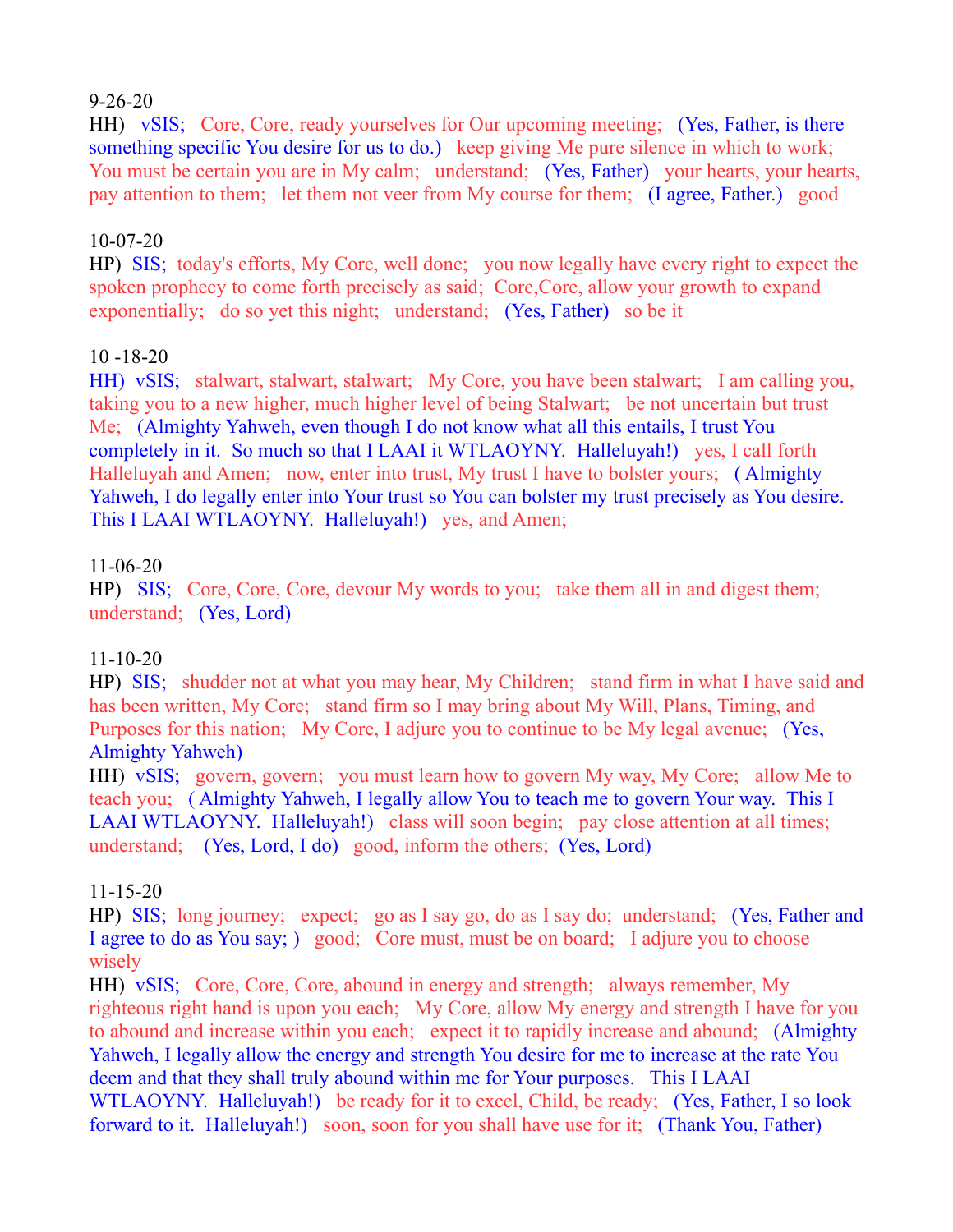# 11-16-20

HP) SIS; gear up, gear up for Our forces, forces of Power, Might, Virtue and Truth are about to surge forth in full absolute take charge force; believe it , My Core, and be not surprised at the part you have in the success, complete success of My Will, Plans, Timing, and Purposes; Halleluyah, Resounding Halleluyahs; with Halleluyahs that cannot be denied; Halleluyah; so be it, so be it, so be it

HH) soar yes, Child, I desire for you to soar as I have made you to soar; soar above and beyond all evil; yes, Child this is My desire for you; you have begun on this special pathway I have prepared for you; boldly, assuredly trod it; each step, each step on it, take each step for the purposes I have for you on it; understand; you and the other Core members each have these special pathways to trod; they are separate and yet meshed together in unity as I have designed them to be; each of you trod, trod, trod, trod as I direct your steps; understand; (Yes, Father, and I legally choose to trod where and how You desire for me to boldly, assuredly trod for Your purposes. This I LAAI WTLAOYNY. Halleluyah!) definitely Halleluyah

# 11-18-20

HH) My Core, My Core, stabilize, stabilize yourselves for a new level of steps to take; this must be; you must first be stable and ready to move; understand; (Yes, Lord, we trust Your guidance. Halleluyah!) good

#### 11-19-20

HH) vSIS; Core, it is time for you to pay yet closer, closer attention to My words and acts and to your own; understand; you shall be accountable for each; vitally important that you lead others in these matters; you are being watched; you must not be remiss in these matters; understand; (Yes, Father, I do and agree with You.) now, Child, sit calmly and think on these My words

# 11-21-20

HP) SIS; Core, emerge; come forth, go forth as I direct; it is time; your time to step forth; remember to step, step, step skipping none; again, allow Me to lead; ( Almighty Yahweh, I legally, gladly allow You to lead me / us in stepping forth as You desire us to. This I LAAI WTLAOYNY. Halleluyah!) Amen

# 11-22-20

HP) SIS; Core, Core, prepare for your feet will soon trod new ground; understand; (Father, be it as You have just said, Halleluyah!) soon, soon, soon, My Children, soon

#### 11-24-20

HP) SIS; green light, green light; My Core the light is green for you to move forth in My given Power, Might, and Strength; fortify your thoughts and thought processes for steps to be taken are ready; look and listen for My directions; understand; have yourselves in a state of readiness for My call; understand; (Yes, Lord)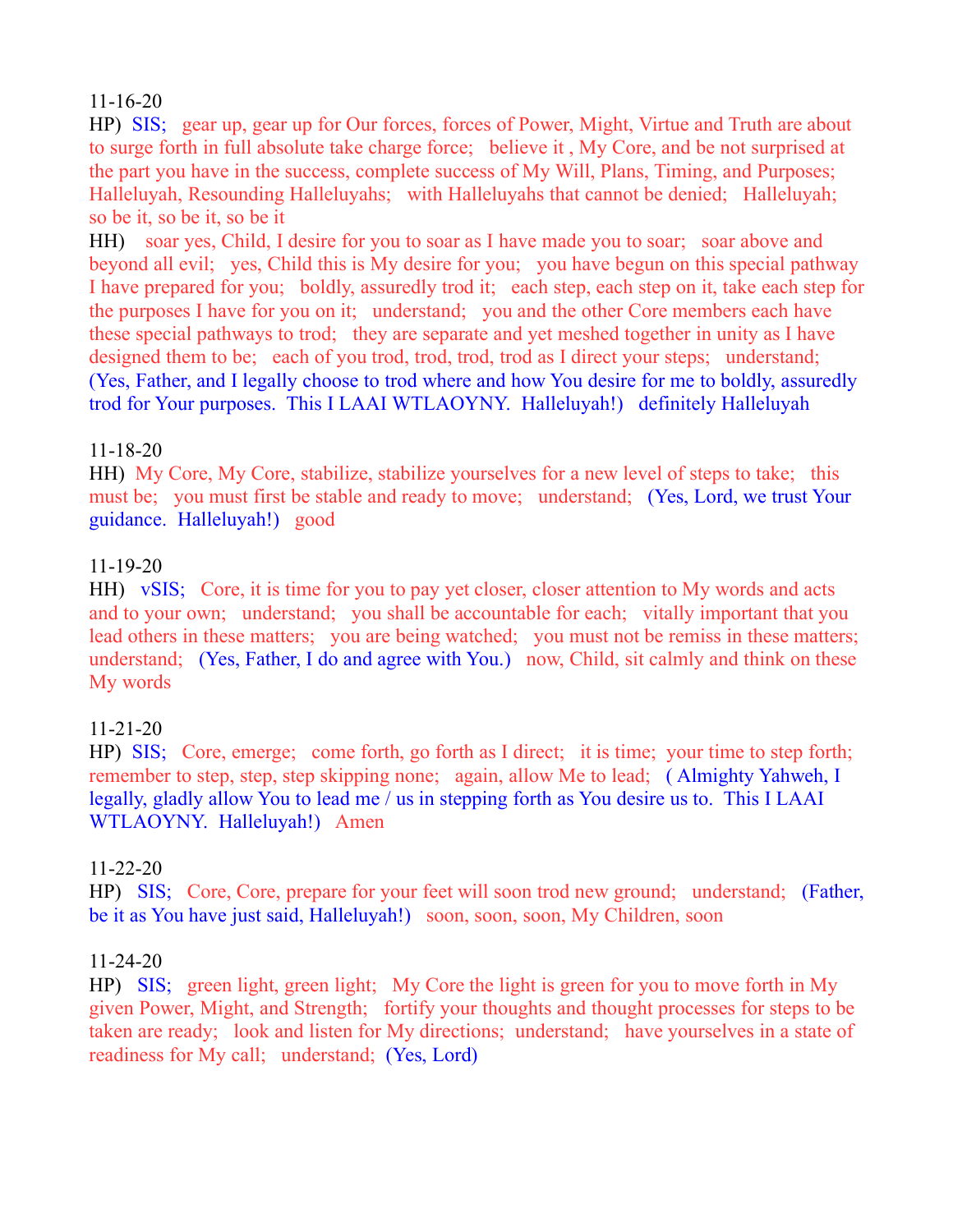# 11-27-20

HH) upheaval, prepare for the upheaval; (How, Father?) stand on My Holy Ground and allow Me to Declare through you, My Core; quite soon; Kyle shall be present by means of computers; his and yours; My Holy Place 20 minutes before sundown; prepare your minds, hearts, your total beings; the day and time, and place I will reveal shortly; understand all My Core and be ready and willing to follow My lead; (Yes, Father) 11-30-20

30 minutes: (At one point my vision was all red for maybe a minute. I told the Lord I wanted my commitment to be deeper. A few minutes later my vision was again red, a darker red. Halleluyah!)

L) SIS; prepare, prepare to become exact; yes, prepare yourselves, My Core for your Perfection to be exact; I do no half-ways; understand; be not surprised in this for it must be; (Yes, Lord)

HP) SIS; (I saw the word "Core" and it expanded and became much larger.) yes, My Core you shall expand in magnitude and abilities; this is My desire; I adjure you to allow, choose willingly to allow it; (Almighty Yahweh, as for me, I legally allow the expanding in magnitude and abilities You have for me as part of Your Core. This I LAAI WTLAOYNY. Halleluyah!) done, Child; now be aware as this comes forth into being; (Yes, Lord) HH) (After I put this book down, I found myself saying, *"I shall not be shocked."*  Halleluyah) vSIS; hug Jacob; hug him for Me; tell him it is from Me; (Yes, Father) My Core, pay attention, close attention to what is recorded in your notebooks; they abound in knowledge and understanding; My Core, My Core, allow this knowledge and understanding to abound and to increase at My exponential rates as I desire; yes, you each must make the choice to allow this; ( Almighty Yahweh, as for me, I legally allow this knowledge and understanding to abound and increase exponentially at the rates You desire. This I LAAI WTLAOYNY. Halleluyah!)

# 11-30-20

L) SIS; prepare, prepare to become exact; yes, prepare yourselves, My Core for your Perfection to be exact; I do no half-ways; understand; be not surprised in this for it must be; (Yes, Lord)

HP) SIS; (I saw the word "Core" and it expanded and became much larger.) yes, My Core you shall expand in magnitude and abilities; this is My desire; I adjure you to allow, choose willingly to allow it; (Almighty Yahweh, as for me, I legally allow the expanding in magnitude and abilities You have for me as part of Your Core. This I LAAI WTLAOYNY. Halleluyah!) done, Child; now be aware as this comes forth into being; (Yes, Lord) HH) My Core, pay attention, close attention to what is recorded in your notebooks; they abound in knowledge and understanding; My Core, My Core, allow this knowledge and understanding to abound and to increase at My exponential rates as I desire; yes, you each must make the choice to allow this; ( Almighty Yahweh, as for me, I legally allow this knowledge and understanding to abound and increase exponentially at the rates You desire. This I LAAI WTLAOYNY. Halleluyah!)

# 12-05-20

HP) SIS; adjudicate; prepare yourselves, My Core, for I will have need of you to adjudicate as only you will be able to do as I desire; understand; you will be called upon for a season,